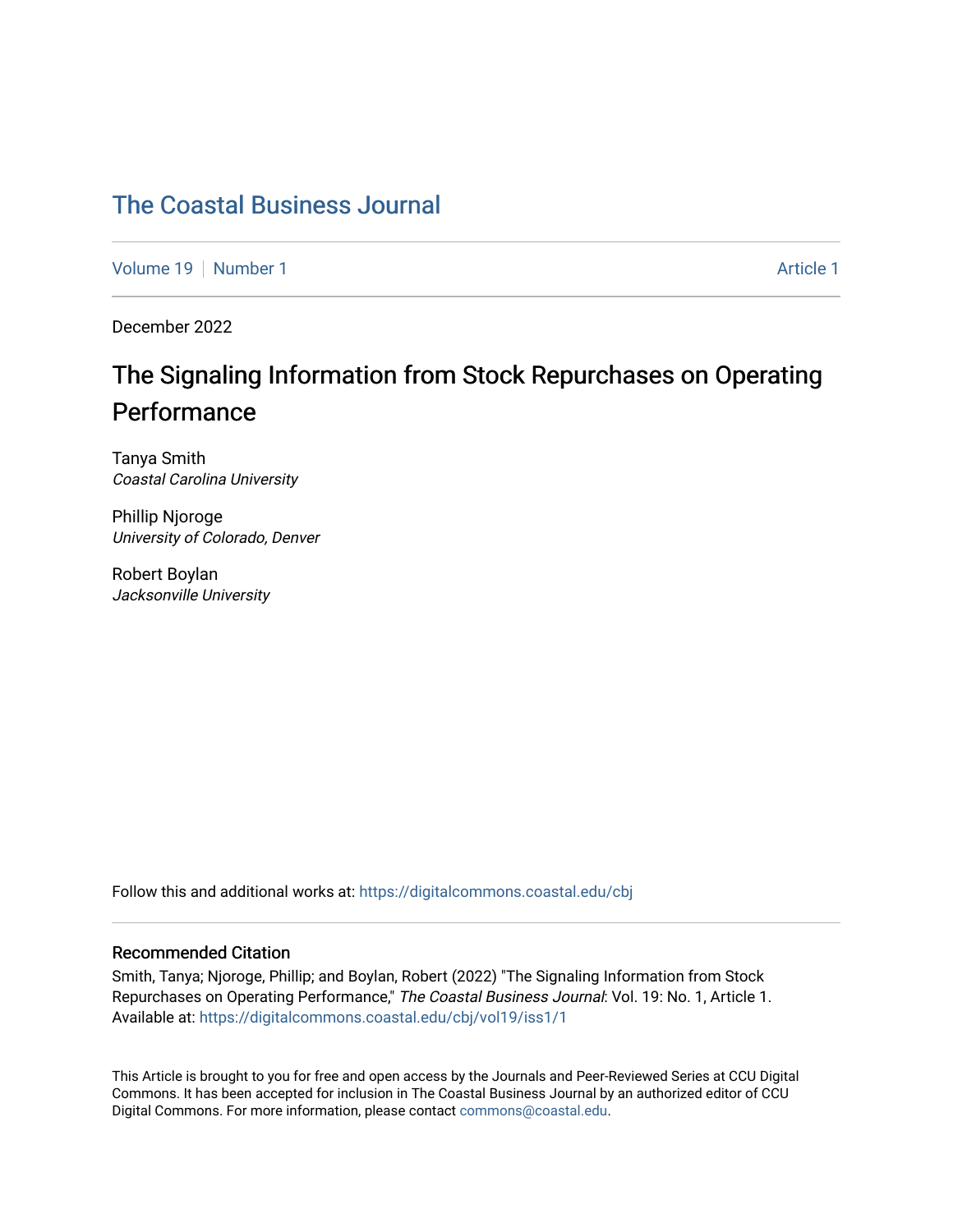

## **The Signaling Information from Stock Repurchases on Operating Performance**

Tanya Smith, E. Craig Wall Sr. College of Business Administration, Coastal Carolina University

Phillip Njoroge, CU Business School, University of Colorado Denver

Robert Boylan, Davis College of Business and Technology, Jacksonville University

#### **ABSTRACT**

*Signaling theory is a heavily researched topic in the business field. This research uses the act of a stock repurchase and analyzes whether this provides a signal regarding the operating performance of the firm. Consistent with the market timing theory of stock repurchase, we find that companies experience better operating performance in the period with a repurchase. This effect is robust to multiple model specifications and estimation methods. The signaled effect of a stock repurchase is \$109,601 on EBITDA for an average firm in our sample. Taken together, the results imply that stock repurchase can be used as a credible signal for firm performance. This result adds to the literature by identifying the commonly practiced activity of stock repurchase and demonstrating the significance of the information content in assessing firm performance.*

**Keywords:** Stock Repurchase, Signaling Theory, Firm Performance

#### **INTRODUCTION**

There is extensive empirical evidence addressing the issue of stock repurchase theory from many different aspects of share buybacks (Abraham et al., 2018; Barillas & Shanken, 2018; Cox, 2018). The motives for share buybacks vary but include post-buyback operating performance, the signaling impact, liquidity, and capital structure adjustment (Bagwel, 1991). The rationale for a buyback might include takeover defense, the prevention of dilution of stock resulting from employee stock options, or perhaps an attempt to increase earnings per share to stockholders (Abraham et al., 2018; Bagwel, 1991; Bhattacharya & Jacobsen, 2016) Research also indicates that stock repurchases offer more flexibility for income distribution than dividends (Dittmar, 2000; Golbe & Nyman, 2013; Gupta, 2018; Ikenberry, Lakonishok, & Vermaelen, 2000; Levit, 2017; Shackleton et al. 2014).

Empirical research surrounding stock repurchases is conducted using various key performance measures relative to some benchmarks—for example, earnings per share, market-to-book ratio, the return of assets, and the return of equity (Ikenberry et al., 1995). There is limited empirical research done on the long-term effects on the operating income of the Fortune 1000 companies (Raghavan, 2004). The following sections present a review of prior literature, which includes information on the studies conducted on the share repurchase hypotheses and the impact of performance results according to various benchmarks.

#### **LITERATURE REVIEW AND HYPOTHESIS DEVELOPMENT**

#### **Share repurchase hypotheses**

Prior literature proposes several significant hypotheses to explain why leaders of a corporation would repurchase shares and the impact the repurchase has on the market (Bhattacharya, 2016). The impact includes dividend substitution, takeover deterrence, tax reform, finance, market timing, cash flow, post-buyback operating performance, and undervaluation or signaling, (Abraham et al., 2018; Bagwel, 1991; Bhattacharya & Jacobsen, 2016).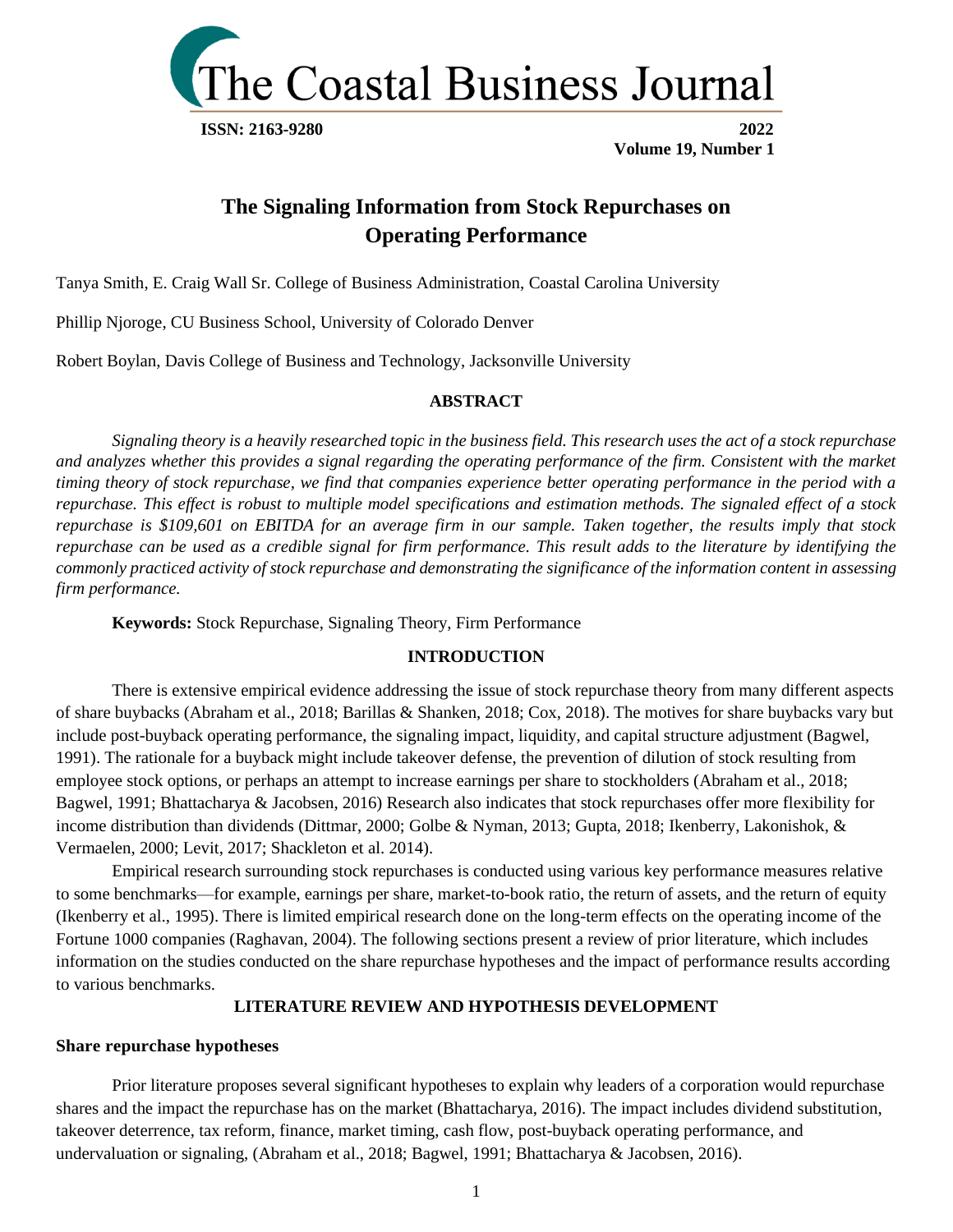

A stock repurchase can help to bridge the gap between what a company's shares are currently selling for, and how much the business leaders, in theory, should be selling the stock for based on the intrinsic value of the firm. Managers who believe the company is undervalued may announce a repurchase to stimulate the market and raise the current selling price (Block, 2006; Bonaime, Hankins, & Bradford, 2016).

Miller and Modigliani (1961) developed the dividend substitution theory, which suggests that when capital markets are perfect and frictionless, dividends and share repurchases are perfect substitutes. Dividends are a payment made by a corporation to its shareholders, as a distribution of profits. Research has shown that U.S. industries decreased dividend payments from the 1970s through the late 1990s, and the fact that managers choose to substitute the distribution of cash through share repurchases instead of paying dividends is a decision based on their corporate strategy (Fama & French, 1993). Furthermore, firms that repurchase earn positive stock returns (Fama & French, 1993). On the other hand, dividend payments are commonly used to demonstrate to the investor that the company can make enough profit for distribution (Brav et al., 2005; Fama & French, 1993; Golden & Kohlbeck, 2017; Grullon & Michaely, 2002; Jagannathan et al., 2000).

Brav et al.'s (2005) study suggested that management can use the flexibility of the repurchasing policy, rather than paying dividends, to time the market. Firms may complete a repurchase when the stock value is low. On the other hand, the firm may choose not to repurchase when there are good projects available in which to invest cash. However, research by Bonaimé, Hankins, and Jordan (2016) showed that management is rarely able to time the fluctuations in the market and make repurchases when the stock price is low. Thus, they showed that the flexibility of repurchases does not add value for long-term shareholders (Bonaimé et al., 2016). The veracity of companies preferring stock dividends over stock repurchase varies over the years, according to the tax advantages (Grullon & Michaely, 2002). The reactions were not only because of the firm characteristics but also because of investors' preferences and firms' strategies related to the timing and flexibility of the payout policy. However, evidence shows that the implementation of tax reforms affected those buybacks, but in a smaller and less persistent manner, proving to be very cyclical (Jagannathan et al., 2000; Vianna, 2017).

The takeover deterrence theory refers to the strategic move of a firm to repurchase its treasury stock to prevent a hostile takeover (Bhattacharya & Jacobsen, 2016). The deterrence is twofold. The firm uses assets to repurchase the stock, thus reducing liquid assets and making the ownership less attractive to prospective companies. Jensen (1986) argues that repurchase acts as a takeover deterrent by distributing funds that otherwise would be used less efficiently. Second, if an outside firm purchases 51% of the company, they have a controlling interest. The potential acquirer pays to attain control by altering the distribution of shareholder reservation values. The crucial insight is that repurchase eliminates shareholders with the lowest reservation values. The acquirer is then left facing those with relatively higher valuations. The repurchase may, therefore, make a subsequent takeover less profitable (Bagwell, 1991; Bagwell & Shoven, 1989; Karpoff, Schonlau, & Wehrly, 2017). A hostile takeover of a company that has a majority shareholder is less likely unless the shareholder decides to sell. Otherwise, the company does not need to implement anti-takeover measures. Thus, even though takeover defenses are important for outside investors in very diverse firms, they are unimportant in closely held companies, unless the shareholders decide to sell stock (Debchuk & Hamdani, 2009). The holding of large stakes becomes the commonest takeover defense (Debchuk & Hamdani, 2009).

The market timing or window-of-opportunities hypothesis is the theory of how companies decide between debt and equity financing (Baker & Wurgler, 2002; Stein, 1996). The theory states that companies look for the least expensive way to raise capital. The primary focus of this theory is the market's valuation of the company and the management's view of the firm's intrinsic value. Market timing theory suggests that managers can increase current shareholders' wealth by timing the issue of securities. Accordingly, firms are likely to issue equity when the stock prices are overvalued and repurchase equity when the market undervalues stock prices. Baker and Wurgler (2002) research suggested that it was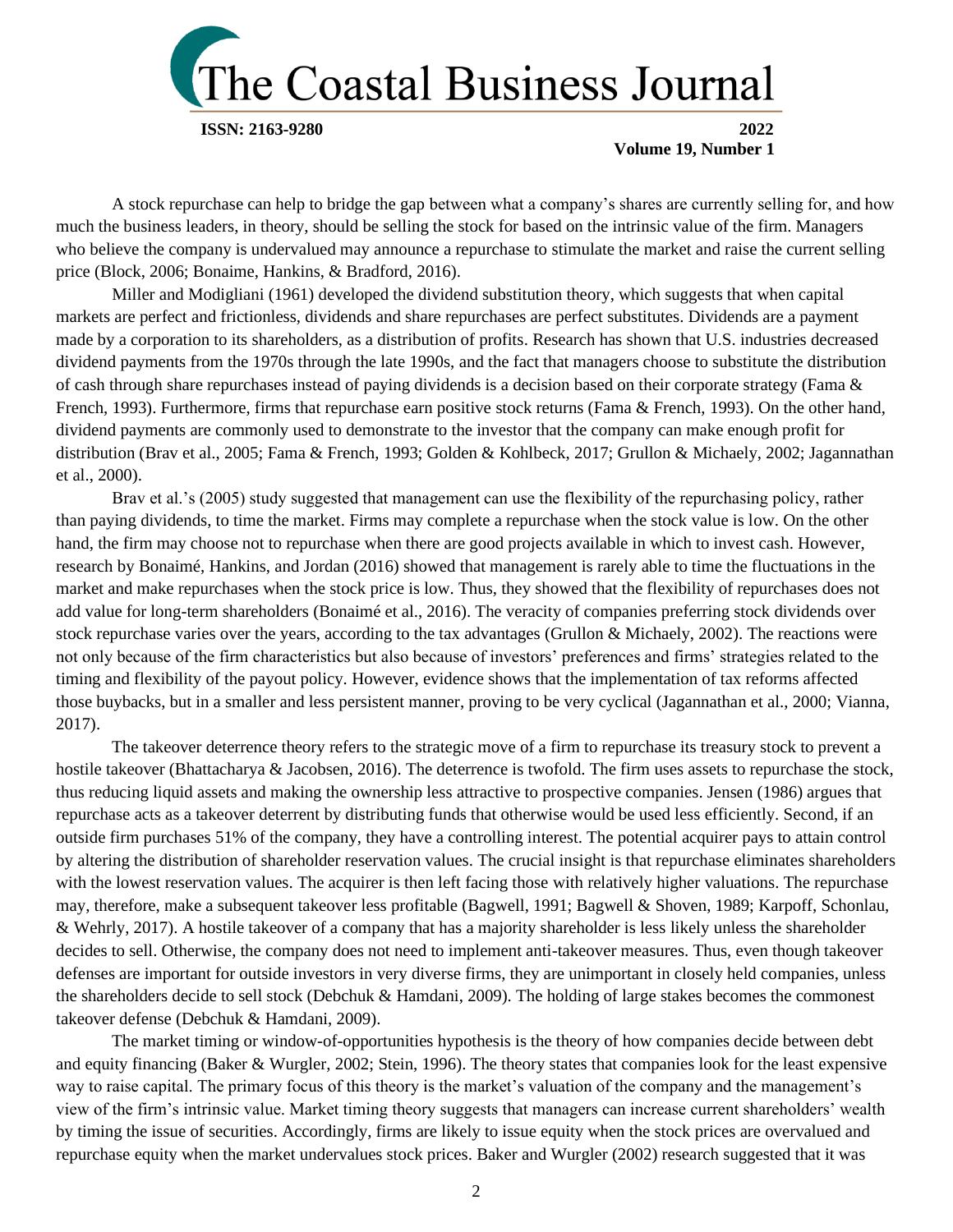

difficult to explain the choice of financing within the traditional window-of-opportunities hypothesis. The authors' study showed that capital structure evolves as the cumulative outcome of past attempts to time the equity market. When the firm share has a high market value relative to their book and previous market value, they can choose to issue equity. The firm will lower the costs of capital and benefit current shareholders, even at the expense of new shareholders. In addition, the research showed when the shares are undervalued, the firm may repurchase them when both debt and equity markets are favorable (Baker & Wurgler, 2004).

The cash-flow hypothesis suggests that managers with free cash flow will invest it in negative net present value (NPV) projects rather than pay it out to shareholders. Jensen defines free cash flow as cash flow left after the firm has invested in all available positive NPV projects (Jensen, 1986). The free cash flow or overinvestment hypothesis points out that, when a firm accumulates free cash flow, it can either increase its cash dividends, repurchase some of its stock, or overinvest. Jensen argued that firms with substantial free cash flow tend to take on projects with a negative net present value or overinvest. A firm with free cash flow that increases the cash dividends it pays expects its value to increase because fewer negative net present value projects are now taken (Jensen, 1986, 1989; Gunthorpe, 1993; Yongqiang & Peng, 2016).

Operating performance theory studies by Dittmar and Field (2015), Ikenberry et al. (1995, 2000), and Peyer and Vermaelen (2009) seem to show that buyback is associated with an increase in stock price when the buyback occurs, but also with positive long-term excess returns. The positive changes in shareholder value may be an anomaly. However, with the exponential growth of stock repurchases over the last decade, studies have examined the effects of changes in the operating income the year following the repurchases of stock (Manconi et al. 2018).

Prior research has chosen to focus on company valuation using several abnormal performance measures, including cumulative abnormal return (CAR) (Ikenberry et al., 1995, 2000), earnings per share (Almeida, Vyacheslav, & Kronlu, 2013), stock prices, earnings before income and taxes (Brockman & Russell, 2014), return on equity, return on assets, real growth of earnings (defined as the year-over-year change in real net income divided by beginning-of-year equity capital), market size, and book-to-market ratio (Raghavan, 2004). The positive long-term returns following share buyback announcements can be explained by several factors proposed by Peyer, and Vermaelen (2009) and Ikenberry et al. (1995, 1996, 2000). There is limited research on accounting-based performance measures. Bartov (1991) and Lie (2005) found that operating performance improves following buyback announcements. Lie (2005) measures operating performance as operating income scaled by the average of cash-adjusted assets. The average cash adjusted assets are the value of the assets, less cash, and short-term investments, at the beginning and end of the fiscal quarter (Lie, 2005). Dann, Masulis, and Mayers, (1991); Hertzel and Jain, (1991); Lie and McConnell, (1998) studies found that stock repurchases have documented evidence that earnings improve around the announcements, especially during the announcement year (Lie, 2005).

Signaling theory is important in how a stock repurchase is interpreted by investors (Vermaelen, 1981). The signaling hypotheses are based on the premise that management has good insider information, which is not known by the market, of an expected increase in cash flows. The increased cash flow will be used to repurchase stock. The announcement is the signal to shareholders that management has positive information about the company and feels the stock is undervalued; this is generally received as good news by the market (Abraham et al., 2018; Comment & Jarrell, 1991; Dann, 1981; Ikenberry et al., 1995; Manconi et al. 2018; Vermaelen, 1981). Research shows that in an asymmetric information setting, undervalued firms can credibly and completely separate themselves from overvalued firms using stock repurchases (Constantinides and Grundy, 1989; Ofer and Thakor, 1987; Vermaelen, 1981). Block's (2006) research shows that the signal to the market is even stronger when the company is willing to pay a premium for the stock over the current market price. For example, Anheuser Bush, Citigroup, and Columbia/HCA announced repurchase programs of \$3 billion during the market downturn of the early 2000s. The companies then saw double-digit value increases (Block,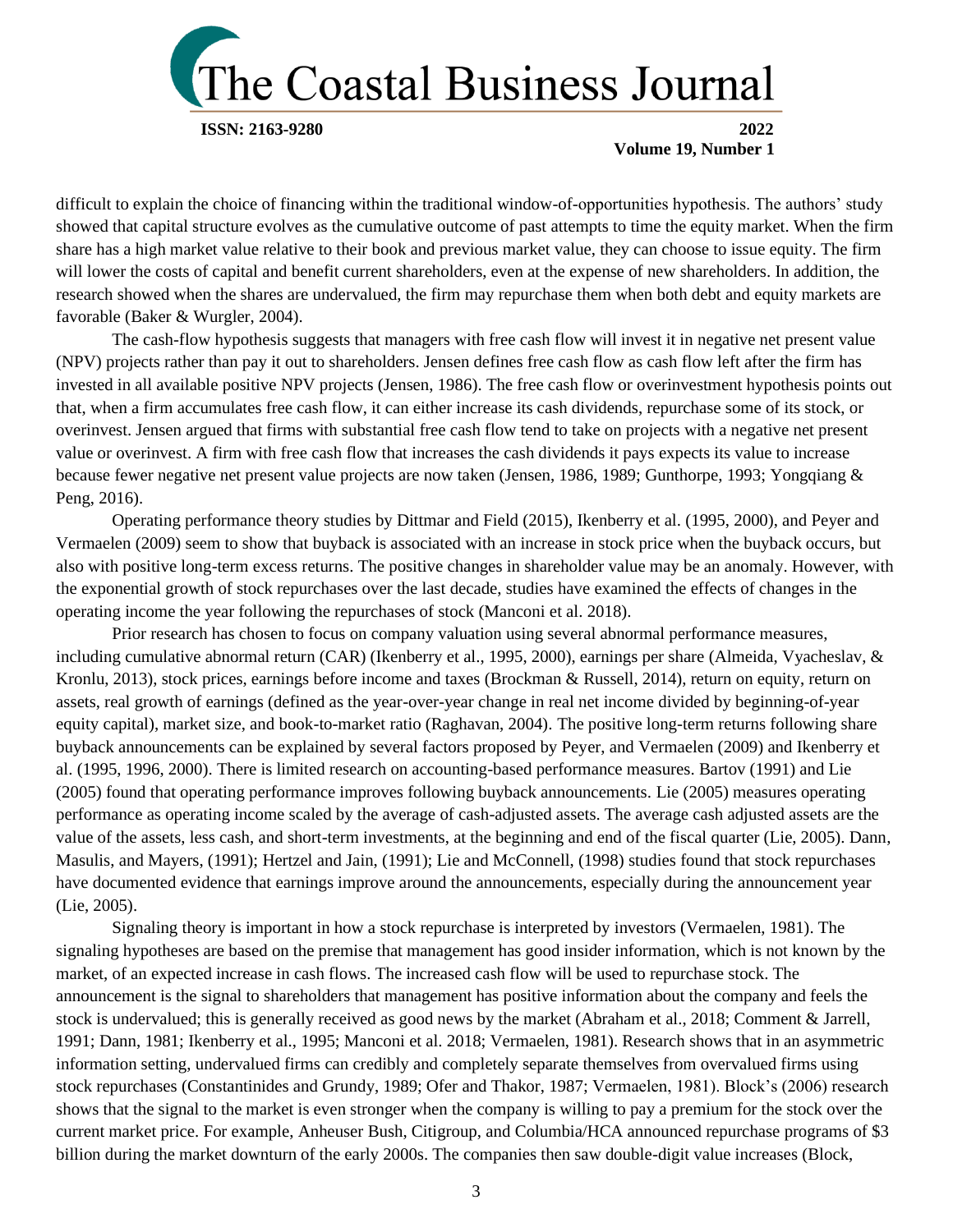

2006). Additional research has shown that firms that are the most undervalued must simply announce the repurchase; they do not have to fulfill the repurchase commitment (Bhattacharya & Jacobsen, 2016). The signaling hypothesis is controversial, as the firm's managers have no legal obligation to repurchase the announced target stock. However, firms that report a slight undervaluation of the stock price must follow through with the repurchase, and not just announce to achieve the desired price correction (Bhattacharya & Jacobsen, 2016). Historically, managers have not been required to report the actual repurchase results to investors. In response to concerns about potential managerial opportunism, the Securities and Exchange Commission (SEC) issued a new repurchase disclosure requirement in December 2003. Under the new rule, the SEC began requiring firms to disclose the number of shares purchased each month, the average price per share, and the maximum number or approximate dollar value of shares that may yet be purchased under the program (Liu & Chen, 2015). Empirical research by Dittmar and Field (2015), Ikenberry et al. (1995), and Peyer and Vermaelen (2009) determined buybacks are detrimental to long-term shareholder value; however, these findings differ from the literature on U.S. buybacks completed by Ikenberry et al. (2000). For example, U.S. data shows that buybacks are associated not only with a stock price increase at the time of the buyback authorization but also with positive long-term excess returns (Ikenberry et al., 2000).

Given the results from signaling theory and market-timing theory, there is reason to believe that repurchases have a value-added signal regarding the performance of the firm. Managers are insiders that have insider information regarding the firm and can act on this information. They can use their private, inside information to determine the optimal timing for a repurchase. One of the optimal times for a repurchase would be when a manager knows that firm performance will be high. Before the market becomes aware of the performance, managers have an opportunity to repurchase shares at a discount. Thus, the repurchase can serve as a signal that the firm will have higher performance in the period of the repurchase. This leads to two hypotheses.

H1: Firms involved in a stock buyback in the previous year will experience higher relative earnings in the future compared to firms when compared to firms who did not buy back stock while controlling for the size, market to book ratio, shares outstanding, long-term debt, buy and hold, and the dividends.

H2: Firms involved in a stock buyback in the previous year will experience better operational efficiency relative to earnings in the future compared to firms who did not buy back stock while controlling for the size, market to book ratio, shares outstanding, long-term debt, buy and hold, and the dividends.

Studies by Gentry & Shen (2010) have shown that market performance and accounting profitability are positively correlated across industries. Research by Richard et al. 2009 showed that firm performance is a multidimensional construct. This multidimensional construct consists of different aspects, such as operational effectiveness, organizational survival, and corporate reputation (Richard et at., 2009). The financial component of firm performance is one of the most extensively studied areas (Barney, 2002; Venkatraman and Ramanujam, 1986). In this study, our focus is on the impact of stock repurchases on firm performance. These hypotheses are testable using standard models and financial data. The next section will describe and test these hypotheses empirically.

#### **METHODOLOGY**

#### **Sample**

In this study, we use data from COMPUSTAT's Fortune 1000 companies for the 10 years from 2008 to 2017. The Fortune 1000 is a common dataset to use for financial studies and allows our results to be comparable to other financial studies. Variables collected are EBITDA, ROA, PURZISE, SIZE, MB, LTD, SHAREOUT BHR, and DIV. We selected all nonmissing data available from this dataset. Our final sample has 7,756 nonmissing firm-year observations.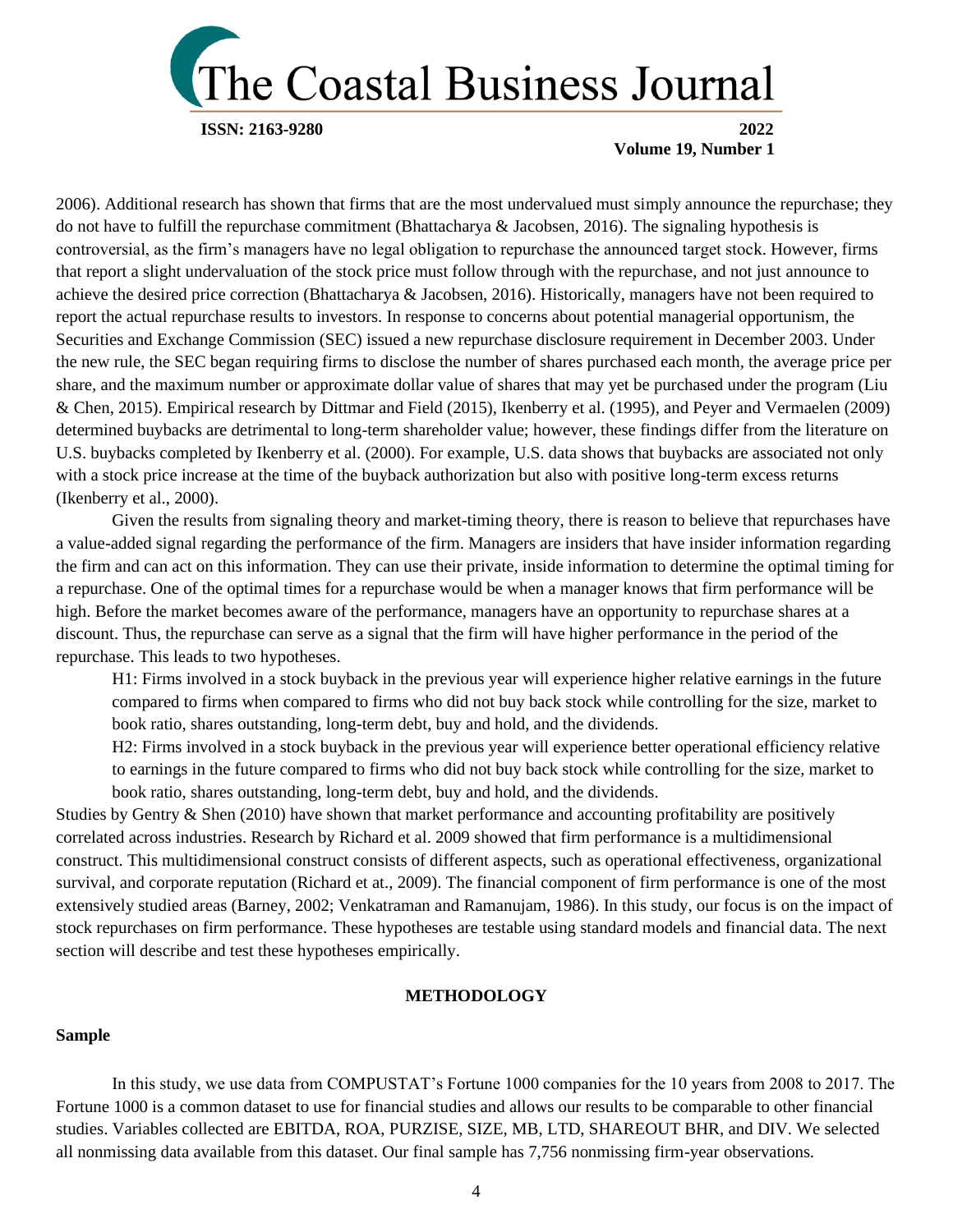

#### **Model**

In this study, our focus is on the impact of stock repurchases on firm performance. For this study, earnings before interest, tax, depreciation and amortization (EBITDA), and return on assets (ROA\_100) are used as a proxy for firms' financial performance. Managers often use EBITDA when planning for both the short-term and long-term company goals. EBITDA is also often used to evaluate the impact of strategic decisions. Despite the frequent use of EBITDA, various authors have highlighted some disadvantages associated with it (Muhammad, 2013). Jensen's (1986) study found that many analysts use EBITDA as an approximation of cash flows, and some even call it free cash flow. Free cash flow is defined as the cash flow over and above that required to fund all projects that have positive net present values when discounted at the relevant cost of capital. Jensen also found that many financial analysts regard operating cash flow as a better gauge of corporate financial performance than net income since it is less subject to distortion from differing accounting practices (Jensen,1986). Free Cash Flows (FCF) are discretionary cash flows available to all investors after the company has made all necessary expenditures. Investors are interested in FCF because a company with no expected future Free Cash Flows is likely to have very little or no value beyond a liquidation value" (Chemical Week, May 8, 1991, p. 28). "A growing number of portfolio managers and analysts insist that cash flows are a more meaningful measure of a company's value than reported earnings" (Dechow, 1994; Institutional Investor, August 1988, p. 55). A change in shareholder value is one of the foundations of financial and economic measures used to determine the value of firms. These changes in value have been measured in part by the change in share prices and operating performance of the firms (Raghavan, 2004). We take the natural logarithm of the value for EBITDA before analysis. ROA\_100 is the value for ROA multiplied by 100 to convert to basis points. All variable definitions are available in Appendix I.

Two variables are used to capture the repurchase activity of the firm. *Purchase size* (PURSIZE) is the dollar value of the number of treasury shares repurchased by a firm and is reported in the millions by Compustat (Standard & Poor Compustat, 2000). Treasury stock is the cost of stock repurchased from shareholders by the corporation. If these shares are not retired stock, their repurchase cost is reported on the balance sheet as a negative offset to book equity. The shares may be resold in the future, and this is one example of earnings management theory (Ball et al. 2017).

REPURCHASE is a dichotomous variable, equal to one if the firm repurchased stock in the previous year and zero if it did not repurchase stock in the previous year. REPURCHASE is the variable of interest that will be tested in the regression model to determine if it is a significant predictor of earnings after controlling for the variables listed below. The prediction is the decision to repurchase will positively impact operating performance.

#### **Control Variables**

The study uses control variables based on previous research. *Size* (SIZE) is a measure of total assets and is Compustat's item representing current assets *plus* net property, plant, and equipment *plus* other noncurrent assets (including intangible assets, deferred items and investments, and advances (Standard & Poor Compustat, 2000). The natural logarithm of size is used in regression analysis. *Market-to-book ratio* (MB) is the ratio of the market capitalization (market value) of the firm divided by the accounting net book value of the firm. *Long Term Debt* (LTD) is any amount of outstanding debt a company holds that has a maturity of 12 months or longer. The variable LTD is calculated by dividing a company's total liabilities by its shareholder equity and is used to calculate the company's financial leverage.

*Buy and Hold Returns* (BHR) is the total return over five years for the firm. Compustat defines BHR as the total returns that are annualized rates of return. The BHR adjusts the beginning and ending stock prices by the total return factor for the corresponding months to account for reinvested dividends.

*Dividends* are the dividends paid to owners for the year in millions. They are included because, when a firm repurchases stock, the dividends paid in future periods could be decreased in total dollars. Thus, the firm can even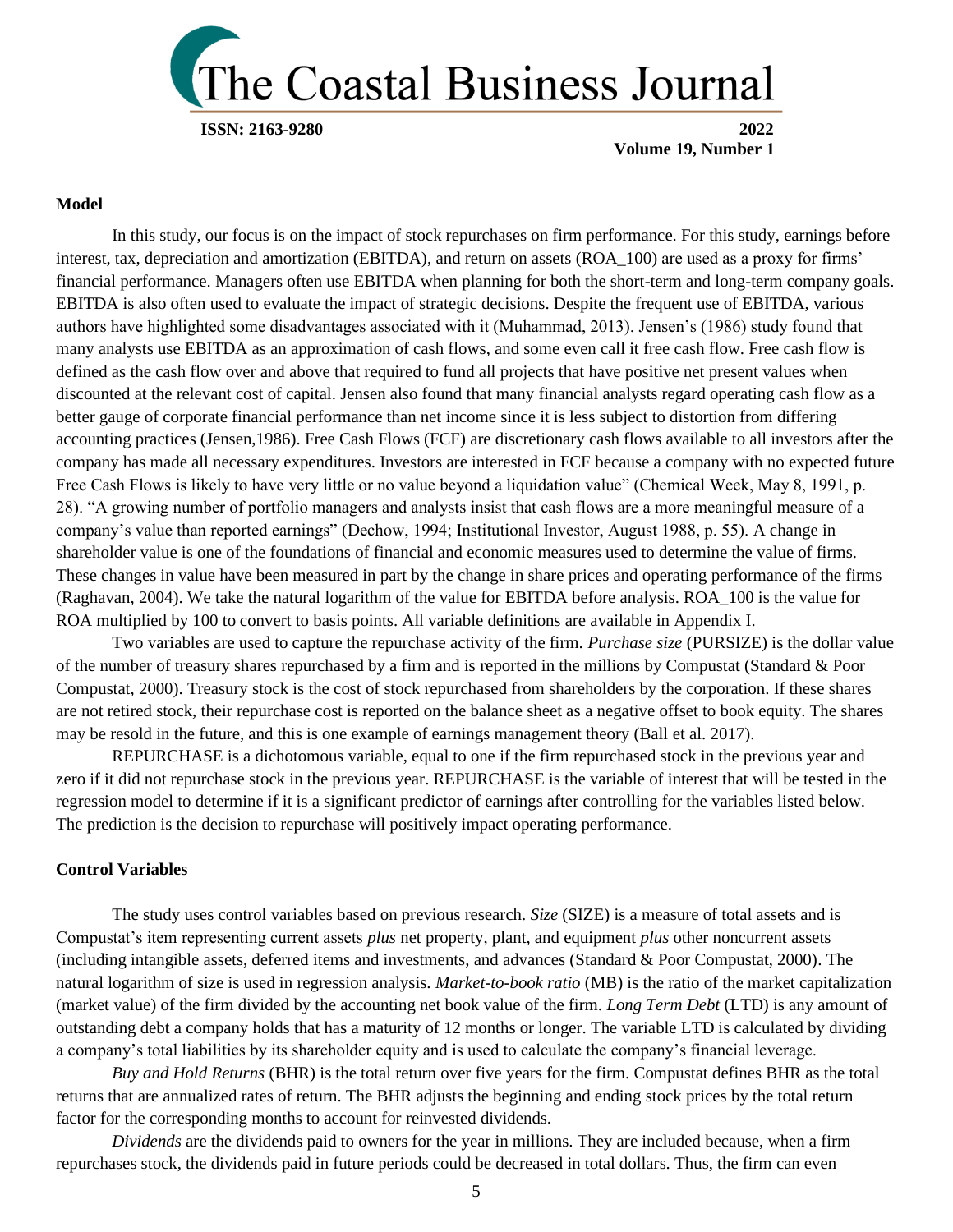

increase the per-share dividend while still decreasing the total cash expenditure for dividends by repurchasing shares. Thus, dividends and stock repurchase activity are related. Research by Bliss, Cheng, & Denis (2015) showed that stock repurchases represent a more flexible form of a payout from the corporation to the shareholders. *Shares Outstanding*  (SHAREOUT) are included as a control variable because they may also affect managerial decision-making related to repurchasing. The anti-takeover element of the repurchase decision is influenced by the shares outstanding, so it is controlled for in the analysis. The natural logarithm of the value for SHAREOUT is taken before analysis.

This yields four formulations for the empirical model:

```
Model 1:
EBITDA= βo + β1*PURSIZE + β2*SIZE + β3*MB + β4*LTD + β5*SHAREOUT + β6*BHR+ β7*DIV+ε.
```
#### **Model 2:**

**EBITDA= βo + β1\*REPURCHASE + β2\*SIZE + β3\*MB + β4\*LTD + β5\*SHAREOUT + β6\*BHR+ β7\*DIV+ε.**

#### **Model 3: ROA\_100 = βo + β1\*PURSIZE + β2\*SIZE + β3\*MB + β4\*LTD + β5\*SHAREOUT + β6\*BHR+ β7\*DIV+ε.**

#### **Model 4:**

**ROA\_100= βo + β1\*REPURCHASE + β2\*SIZE + β3\*MB + β4\*LTD + β5\*SHAREOUT + β6\*BHR+ β7\*DIV+ε.**

Although the subject of the signal of repurchasing has been examined empirically, we add to the literature by examining whether the repurchase signals improved operating performance rather than stock market performance. By making this central to our research, we rigorously test whether the effect on operating performance is due to the repurchase or due to other variables.

Some previous studies use matched firms to create their samples. These matches firms can be based on combinations of Book to Market Ratio, Market Value, Firm Size, Firm Performance, and Industry membership (See Gong et al. 2008, Medury et al 1992, McNally 1999, Murali and Stephens 2003, Lie 2005). Although matching is a common control mechanism in this literature, its main drawback is that it is not feasible to match firms on multiple characteristics. Rather than rely on matching, we estimate the effect of repurchases while explicitly controlling for these other variables in our regressions.

#### **Summary Statistics**

All financial data to be used in this study are retrieved from the Compustat database. We select this dataset as it allows for comparable results to similar studies. For the periods January 2008 to December 2017, we have 958 firms with non-missing data from the Fortune 1000 listing. Of these, 126 firms did not have any reported repurchases; the remainder had at least one repurchase during the sample period. Table 2 presents the Pearson and Spearman correlations of all variables used in our regression models. Pearson correlations appear below the diagonal, and Spearman correlations appear above the diagonal.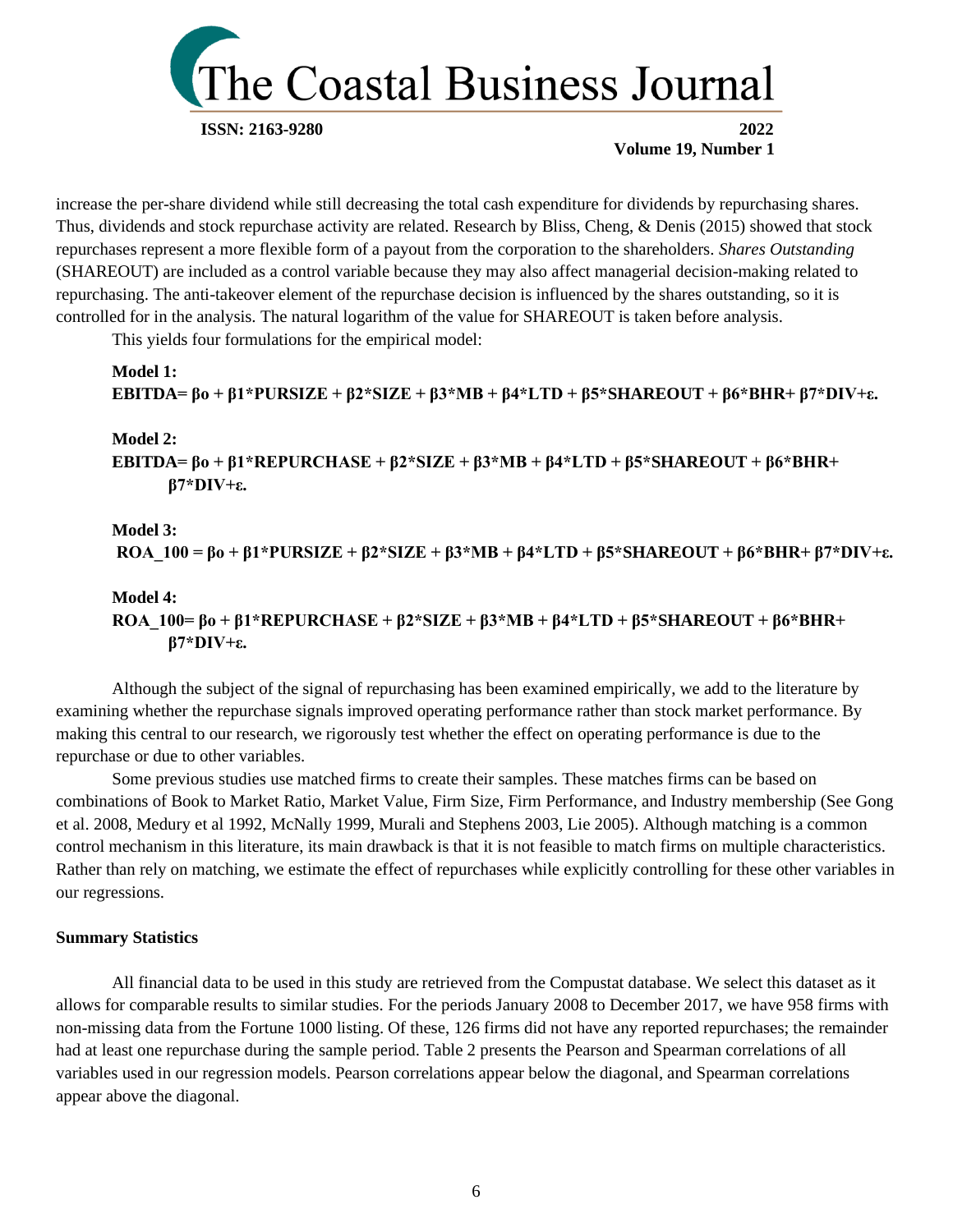

#### **ISSN: 2163-9280** 2022

 **Volume 19, Number 1**

**Table 1: Summary Statistics**

| <b>Variable</b>     | <b>Minimum</b> | <b>Maximum</b> | <b>Mean</b> | <b>Std Dev</b> |
|---------------------|----------------|----------------|-------------|----------------|
| <b>EBITDA</b>       | $-2.44185$     | 11.78006       | 6.42333     | 1.52739        |
| <b>ROA 100</b>      | $-1540.6$      | 100.11         | 13.06192    | 1.52673        |
| <b>SIZE</b>         | $-0.1485$      | 15.02314       | 8.58153     | 1.6765         |
| <b>MB</b>           | $-2319.337$    | 15144.189      | 7.69716     | 184.96719      |
| <b>LTD</b>          | $-77658.7$     | 5099341        | 393.91421   | 38346.42       |
| <b>BHR</b>          | $-87.136$      | 428.163        | 11.42996    | 19.89725       |
| <b>LN SHARESOUT</b> | $-6.90776$     | 9.29303        | 4.96335     | 1.55637        |
| DIV                 | $-34928.16$    | 130785.91      | 43.62323    | 1152.8566      |
| <b>PURSIZE</b>      | $\theta$       | 772.174        | 3.30303     | 14.8807        |
| <b>REPURCHASE</b>   | $\theta$       |                | 0.71        | 0.448          |

 **Table 1 presents summary statistics for our final dataset. The observation unit is the years 2008 to 2017.** 

#### **Table 2: Correlation Matrix**

|                   | $1 \t2 \t3 \t4 \t5 \t6 \t7 \t8 \t9 \t10$                                                                   |  |  |  |                                                                                                                                                                             |
|-------------------|------------------------------------------------------------------------------------------------------------|--|--|--|-----------------------------------------------------------------------------------------------------------------------------------------------------------------------------|
| $1$ EBITDA        |                                                                                                            |  |  |  | .054** .383** .198** 0.017 .319** .743** .905** .154** .184**                                                                                                               |
| $^{2}$ ROA_100    |                                                                                                            |  |  |  | $.059^{**}$ $.195^{**}$ $.142^{**}$ $.271^{**}$ $.063^{**}$ $.050^{**}$ $.275^{**}$ $.576^{**}$ $.223^{**}$                                                                 |
| $3$ PURSIZE       |                                                                                                            |  |  |  | .285 <sup>**</sup> .036 <sup>**</sup> .796 <sup>**</sup> .132 <sup>**</sup> .112 <sup>**</sup> .364 <sup>**</sup> .281 <sup>**</sup> .176 <sup>**</sup> -.032 <sup>**</sup> |
| $4$ REPURCHASE    |                                                                                                            |  |  |  | .195** .127** .142** .198** .098** .167** .141** .128** -.029*                                                                                                              |
| $5$ BHR           |                                                                                                            |  |  |  | $-0.003$ , $127^{**}$ , $-0.001$ , $110^{**}$ , $0.052^{**}$ , $-0.045^{**}$ , $-0.084^{**}$ , $-0.06^{**}$ , $-0.026^{**}$                                                 |
| $6$ DIV           | 0.000 -0.004 0.006 -0.008 -0.002 .212** .281** .154** .150**                                               |  |  |  |                                                                                                                                                                             |
| $7$ LN_SHARESOUT  | $.640^{**}$ $.057^{**}$ $.315^{**}$ $.165^{**}$ $-0.046^{**}$ $-0.002$ $.696^{**}$ $.151^{**}$ $.032^{**}$ |  |  |  |                                                                                                                                                                             |
| $8$ SIZE          | $.900^{**}$ $-.075^{**}$ $.245^{**}$ $.142^{**}$ $-.097^{**}$ $0.009$ $.591^{**}$ $-.060^{**}$ $.254^{**}$ |  |  |  |                                                                                                                                                                             |
| $9$ MB            | $0.039^{**}$ -0.001 -0.003 -0.007 $0.027^*$ 0.001 $0.024^*$ $0.032^{**}$                                   |  |  |  | 0.196                                                                                                                                                                       |
| $^{10}\mbox{LTD}$ | $0.005 -0.001 -0.003 -0.011 -0.001$ $0.000$ $0.008$ $0.004 -0.006$                                         |  |  |  |                                                                                                                                                                             |

**Table 2 presents the Pearson and Spearman correlations of all variables used in our regression models. Pearson correlations appear below the diagonal, and Spearman correlations appear above the diagonal. Correlations coefficients are significant at least at the 0.05 level denoted \* and 0.01 level denoted \*\*. All variables are defined in Appendix A.**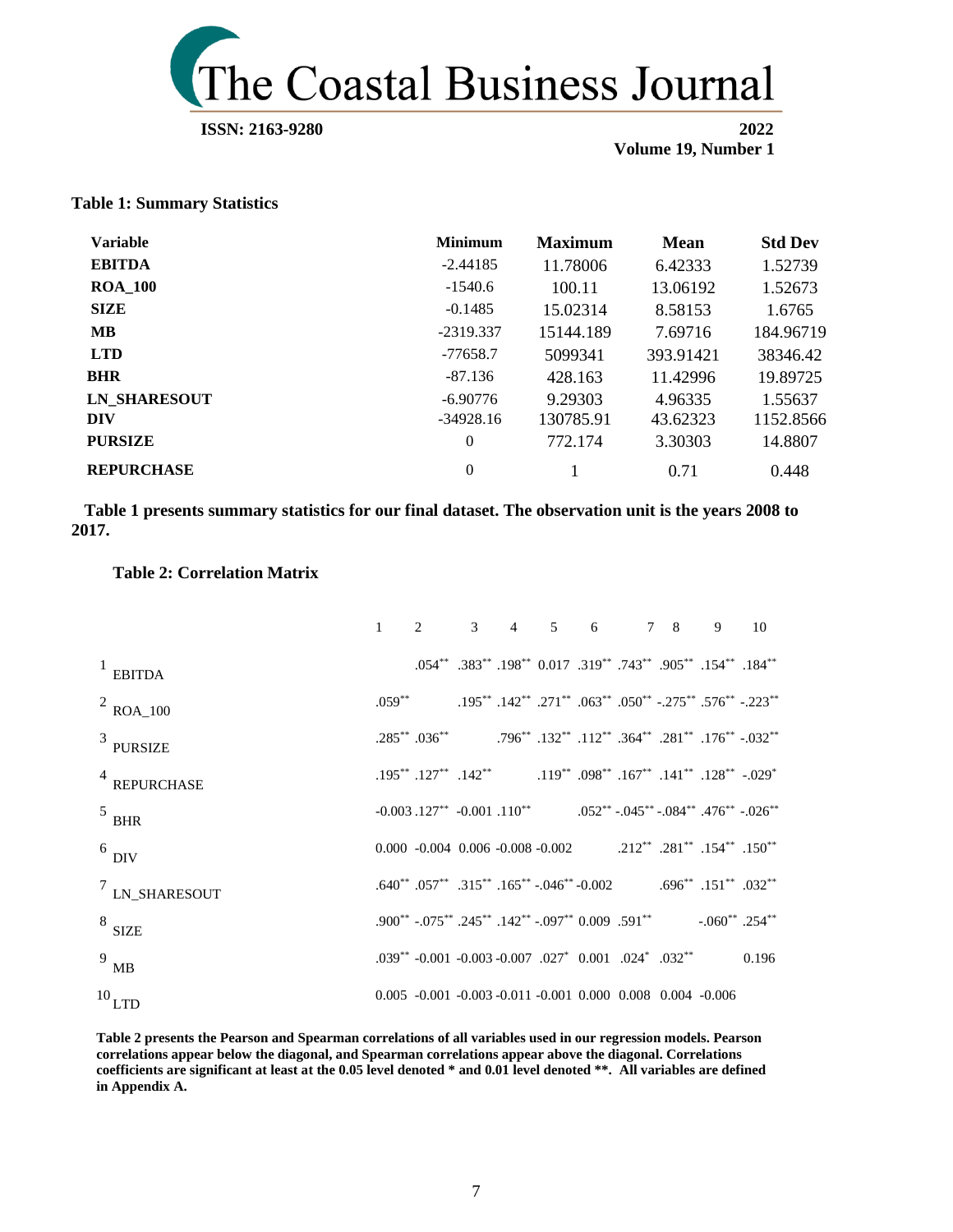

#### **Table 3: Stock Repurchases by Year**

| Year | <b>Number of Stock Repurchases</b> |
|------|------------------------------------|
| 2008 | 391                                |
| 2009 | 360                                |
| 2010 | 450                                |
| 2011 | 522                                |
| 2012 | 524                                |
| 2013 | 541                                |
| 2014 | 605                                |
| 2015 | 608                                |
| 2016 | 549                                |
| 2017 | 493                                |
|      |                                    |

#### **Table 2 shows the count of repurchases made by each year in our final sample.**

The study presents Pearson and Spearman correlations for all variables included in our regression models in Table 2. The correlations between PURSIZE, REPURCHASE to EBITDA, and ROA\_100 are positive and statistically significant. The correlation analysis provides preliminary support that firms with stock repurchases show better operating performance in the following year.

In the first model, EBITDA is the dependent variable. The model uses PURSIZE as the variable of interest that is tested in the regression model to determine that it is a significant predictor of earnings after controlling for the variables listed below. The control variables are SIZE, MB, LTD, SHAREOUT, and DIV.

The second model is using EBITDA as the dependent variable. The model uses REPURCHASE as the variable of interest that was tested in the regression model to determine that it is a significant predictor of earnings after controlling for the variables listed below. The difference between model 1 and model 2 is that the variable PURSIZE is replaced by REPURCHASE, which is a dichotomous variable, using a 1 if the firm repurchased stock in the previous year and a 0 if it did not repurchase stock in the previous year. The control variables are SIZE, MB, LTD, SHAREOUT, and DIV. The third model uses ROA\_100 as the dependent variable. The model uses PURSIZE as the variable of interest that was tested to determine whether it is a significant predictor of earnings after controlling for the variables listed below. The control variables are SIZE, MB, LTD, SHAREOUT, and DIV. The fourth and final model uses ROA\_100 as the dependent variable. The model uses REPURCHASE as the variable of interest that is tested in the regression model to determine that it is a significant predictor of earnings after controlling for the variables. This model changed the variable PURSIZE to REPURCHASE. The control variables are SIZE, MB, LTD, SHAREOUT, and DIV.

The first model is as follows:

#### **EBITDA= βo + β1\*PURSIZE + β2\*SIZE + β3\*MB + β4\*LTD + β5\*SHAREOUT + β6\*BHR+ β7\*DIV+ε.**

The statistical measure of the linear relationship or correlation, between a dependent variable and the independent variables is adjusted R-squared. The adjusted R-squared is a statistical measure of how close the data are to the fitted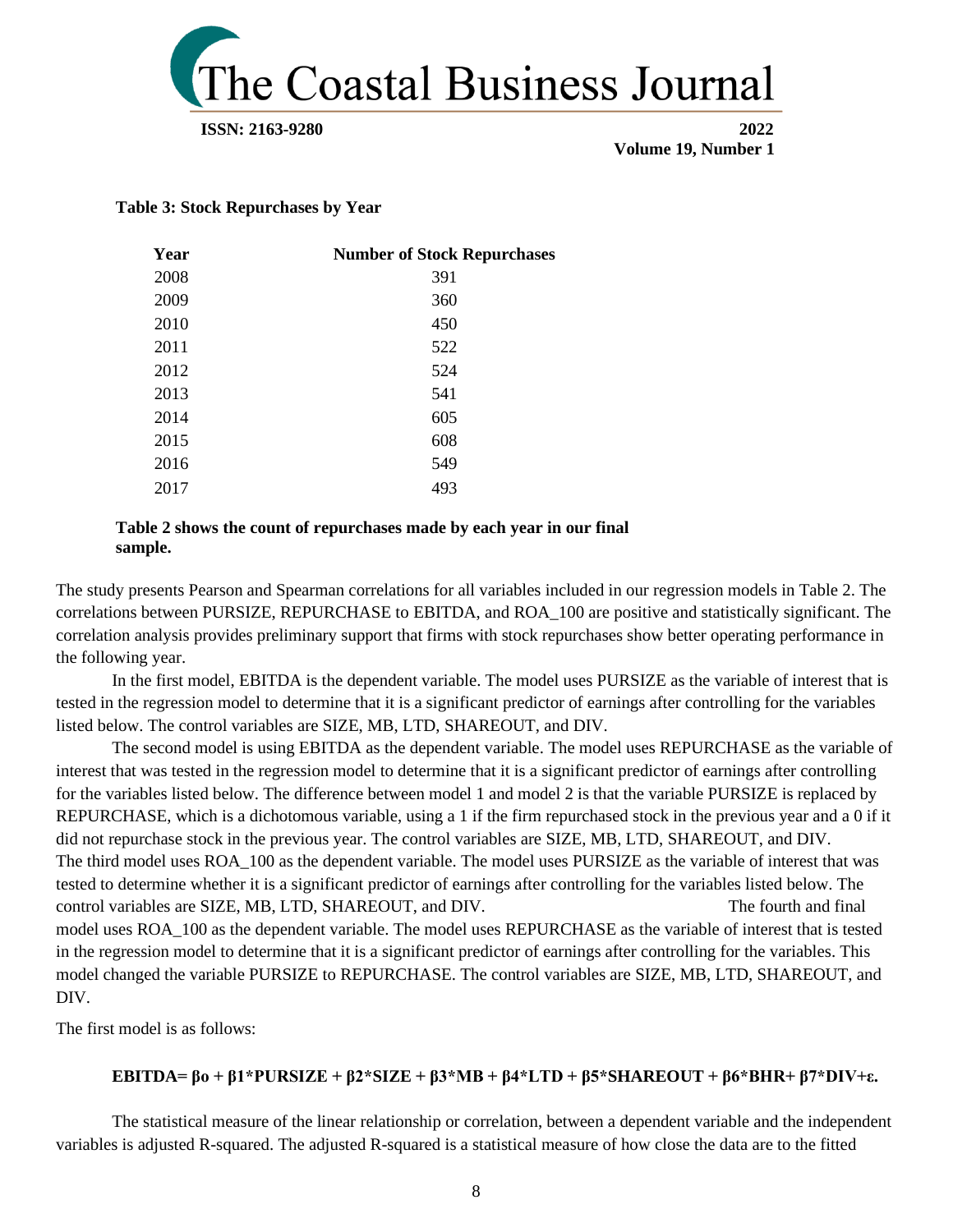

regression line, and it is the percentage of the response variable variation that is explained by a linear model. In our first model, the adjusted R-squared is .846, which means that 84.6% of the variable variation is represented by the independent variables. Model 1 shown in Table 4, column 4, shows a large F-stat of 4523.53, and a P value of .000 shows a statically significant relationship between the model as a whole and the dependent variable EBITDA.

Table 4, column 4 shows the first model using the variable of interest PURSIZE and the dependent variable EBITDA. The model shows a statically significant relationship (T-stat = 3.015, P-value < 0.003) between the variable of interest, PURSIZE, and the dependent variable EBITDA. The control variables are SIZE, MB, LTD, SHAREOUT, and DIV. The control variables SIZE, BHR, and SHAREOUT were all statistically significant. LTD, DIV, and MB are not statistically significant. This model, found in Table 4 and column 4, provides a hypothesis test for H1. The second model is as follows:

#### **Table 4: Regressions on Stock Repurchase EBITDA**

| <b>Variable</b>     | $\mathbf{1}$ |     | $\boldsymbol{2}$ |     | 3     |     | $\overline{\mathbf{4}}$ |       | 5        |     |
|---------------------|--------------|-----|------------------|-----|-------|-----|-------------------------|-------|----------|-----|
| Intercept           | $-0.372$     |     | 6.478            | *** | 6.478 | *** | $-0.151$                | ***   | $-0.209$ | *** |
|                     | 0.043        |     | 0.030            |     | 0.031 |     | 0.045                   |       | 0.044    |     |
| <b>PURSIZE</b>      |              |     | 0.026            | *** |       |     | 0.001                   | ***   |          |     |
|                     |              |     | 0.001            |     |       |     | 0.000                   |       |          |     |
| <b>REPURCHASE</b>   |              |     |                  |     | 0.600 | *** |                         |       | 0.104    | *** |
|                     |              |     |                  |     | 0.036 |     |                         |       | 0.016    |     |
| <b>CONTROLS:</b>    |              |     |                  |     |       |     |                         |       |          |     |
| <b>SIZE</b>         | 0.590        | *** |                  |     |       |     | 0.552                   | ***   | 0.550    | *** |
|                     | 0.007        |     |                  |     |       |     | 0.007                   |       | 0.007    |     |
| MB                  | 0.000        |     |                  |     |       |     | 0.000                   | $***$ | 0.000    | *** |
|                     | 0.000        |     |                  |     |       |     | 0.000                   |       | 0.000    |     |
| <b>LTD</b>          | 0.000        |     |                  |     |       |     | 0.000                   |       | 0.000    |     |
|                     | 0.000        |     |                  |     |       |     | 0.000                   |       | 0.000    |     |
| <b>BHR</b>          | 0.008        | *** |                  |     |       |     | 0.008                   | ****  | 0.008    | *** |
|                     | 0.001        |     |                  |     |       |     | 0.000                   |       | 0.000    |     |
| <b>DIV</b>          | 0.000        | *** |                  |     |       |     | 0.000                   | ***   | 0.000    |     |
|                     | 0.000        |     |                  |     |       |     | 0.000                   |       | 0.000    |     |
| <b>LN_SHARESOUT</b> | 0.353        | *** |                  |     |       |     | 0.380                   | ***   | 0.381    | *** |
|                     | 0.008        |     |                  |     |       |     | 0.009                   |       | 0.009    |     |
| Adjusted RSQ        | 0.833        |     | 0.085            |     | 0.012 |     | 0.846                   |       | 0.847    |     |
| F-Stat              | 5693.70      |     | 642.07           |     | 84.26 |     | 4523.53                 |       | 4554.29  |     |
| N                   | 6,827        |     | 6,866            |     | 6,920 |     | 5,769                   |       | 5,769    |     |

**Table 4 contains the regression output for operating performance to stock repurchase. Column 1 reports coefficients and standard errors for only the control variables, columns 2 and 3 report coefficients and standard errors for only the variables of interest, and columns 4 and 5 report coefficients and standard errors for the variables of interest and the control variables. Standard errors are reported below coefficient estimates. Significance is denoted with \* as significant at 10%, \*\* as significant at 5%, and \*\*\* as significant at 1%.**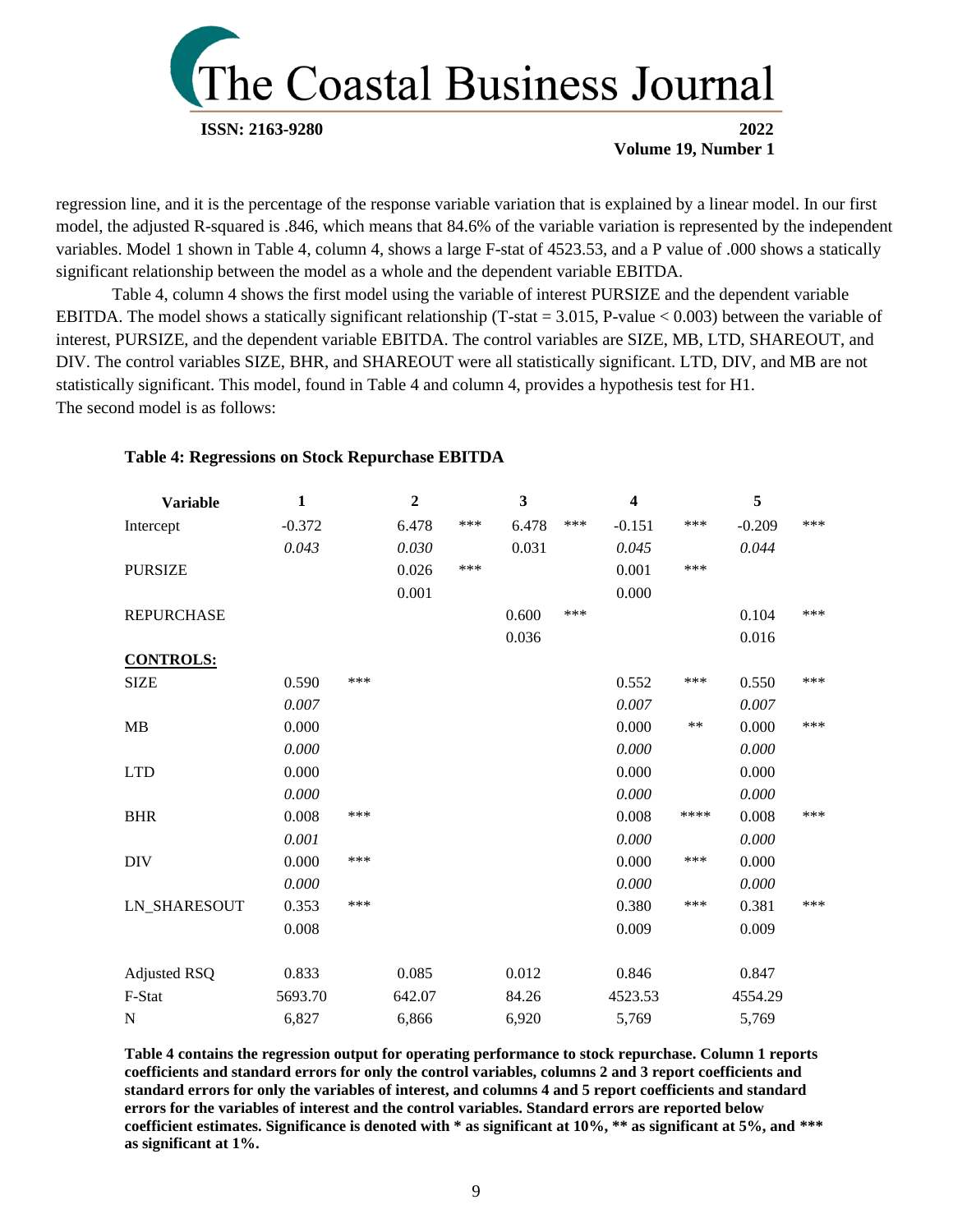

## **EBITDA= βo + β1\*REPURCHASE + β2\*SIZE + β3\*MB + β4\*LTD + β5\*SHAREOUT + β6\*BHR+ β7\*DIV+ε.**

In the second model, the variable of interest is REPURCHASE. REPURCHASE is a dichotomous variable, using a 1 if the firm repurchased stock in the previous year and a 0 if it did not repurchase stock in the previous year. The estimation including the REPURCHASE variable shows an R-squared at 84.7%. The model shows a large F-stat of 4554 and a P value of 0.000, showing a statically significant relationship between the model as a whole and the dependent variable EBITDA.

Table 4, column 5 shows the second model using the variable of interest REPURCHASE and the dependent variable EBITDA. The model shows a statically significant relationship (T-stat  $= 6.5$ , P-value  $< 0.017$ ) between the variable of interest, REPURCHASE, and the dependent variable EBITDA. This model is found in Table 4 and column 5 and provides a hypothesis test for H2.

Table 4 shows that PURSIZE and REPURCHASE, the variables of interest were statistically significant. The control variables SIZE, BHR, DIV, and SHAREOUT were all statistically significant at 1%, and MB was statistically significant at 5%. LTD was not statistically significant. The results show a strong correlation between stock repurchase and operating performance.

The third model is as follows:

### **ROA\_100 = βo + βo + β1\*PURSIZE + β2\*SIZE + β3\*MB + β4\*LTD + β5\*SHAREOUT + β6\*BHR+ β7\*DIV+ε.**

In Table 5, column 4 the third model has an adjusted R-squared of 84.6%. The model shows a large F-stat of 381.537 and a P value of 0.000, indicating a statically significant relationship between the model as a whole and the dependent variable ROA  $100$ . The model shows a statically significant relationship (T-stat = 2.828, P-value < 0.005) between the variable of interest, PURCHASE, and the dependent variable ROA\_100. This model is found in Table 5 and column 4 and provides a hypothesis test for H1. The fourth model is as follows:

## **ROA\_100 = βo + βo + β1\*REPURCHASE + β2\*SIZE + β3\*MB + β4\*LTD + β5\*SHAREOUT + β6\*BHR+ β7\*DIV+ε.**

The fourth model has an adjusted R-squared of 31.4%. The model shows a large F-stat of 401.058, and a P value of .000 shows a statically significant relationship between the model as a whole and the dependent variable ROA\_100.

Table 5, column 5 shows model 4 using the variable of interest REPURCHASE and the dependent variable return on assets (ROA\_100). The model shows a statically significant relationship (T-stat = 10.161, P-value  $< 0.002$ ) between the variable of interest, REPURCHASE, and the dependent variable ROA\_100. The control variables are SIZE, MB, LTD, SHAREOUT, and DIV. The control variables SIZE, BHR, and SHAREOUT were all statistically significant. LTD, DIV, and MB are not statistically significant. Model 4 provides a test for H2.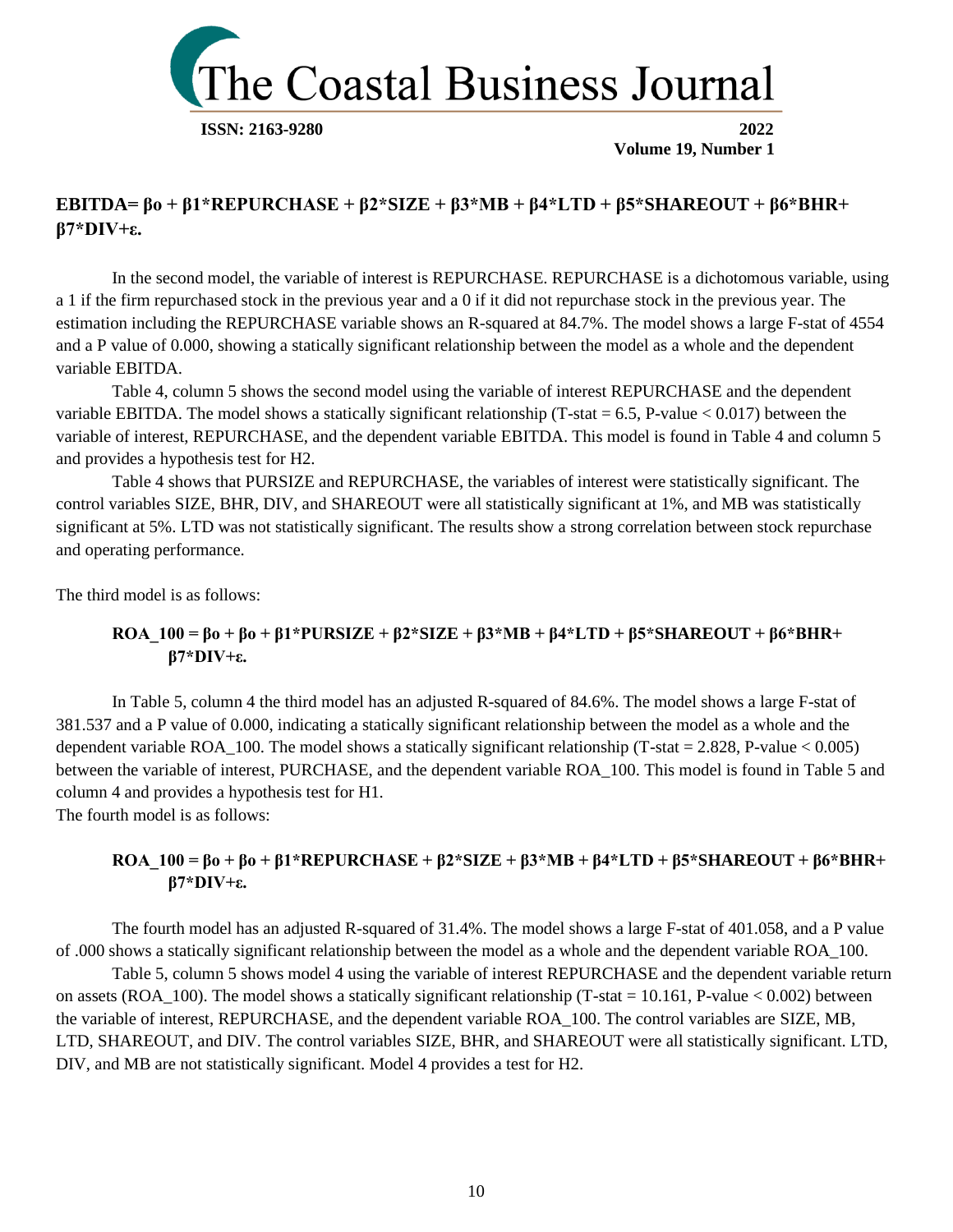

#### **Table 5: Regressions on Stock Repurchase- ROA\_100**

| <b>Variable</b>     | $\mathbf{1}$ |     | $\boldsymbol{2}$ |     | 3      |     | 4        |     | 5        |     |
|---------------------|--------------|-----|------------------|-----|--------|-----|----------|-----|----------|-----|
| Intercept           | 0.281        | *** | 13.297           | *** | 11.629 | *** | 30.380   | *** | 29.465   | *** |
|                     | 0.005        |     | 0.103            |     | 0.187  |     | 0.576    |     | 0.565    |     |
| <b>PURSIZE</b>      |              |     | 0.020            | *** |        |     | 0.017    | *** |          | *** |
|                     |              |     | $0.007\,$        |     |        |     | 0.006    |     |          |     |
| <b>REPURCHASE</b>   |              |     |                  |     | 2.427  | *** |          |     | 2.075    | *** |
|                     |              |     |                  |     | 0.221  |     |          |     | 0.204    |     |
| <b>CONTROLS:</b>    |              |     |                  |     |        |     |          |     |          |     |
| <b>SIZE</b>         | $-0.038$     | *** |                  |     |        |     | $-4.304$ | *** | $-4.342$ | *** |
|                     | 0.010        |     |                  |     |        |     | 0.094    |     | 0.093    |     |
| <b>MB</b>           | 0.000        |     |                  |     |        |     | 0.001    |     | 0.001    |     |
|                     | 0.000        |     |                  |     |        |     | 0.001    |     | 0.001    |     |
| <b>LTD</b>          | 0.000        |     |                  |     |        |     | 0.000    |     | 0.000    |     |
|                     | 0.000        |     |                  |     |        |     | 0.000    |     | 0.000    |     |
| <b>BHR</b>          | 0.001        | *** |                  |     |        |     | 0.124    | *** | 0.118    | *** |
|                     | 0.000        |     |                  |     |        |     | 0.005    |     | 0.005    |     |
| <b>DIV</b>          | 0.000        | *** |                  |     |        |     | 0.000    |     | 0.000    |     |
|                     | 0.000        |     |                  |     |        |     | 0.000    |     | 0.000    |     |
| <b>LN_SHARESOUT</b> | 0.037        | *** |                  |     |        |     | 4.008    | *** | 3.987    | *** |
|                     | 0.001        |     |                  |     |        |     | 0.115    |     | 0.112    |     |
| <b>Adjusted RSQ</b> | 0.2670       |     | 0.0010           |     | 0.0160 |     | 0.303    |     | 0.314    |     |
| F-Stat              | 443.77       |     | 9.29             |     | 120.03 |     | 381.537  |     | 401.058  |     |
| N                   | 7,296        |     | 7,333            |     | 7,333  |     | 6,126    |     | 6,126    |     |

**Table 5 contains the regression output for operating performance to stock repurchase. Column 1 reports coefficients and standard errors for only the control variables, columns 2 and 3 report coefficients and standard errors for only the variables of interest, and columns 4 and 5 report coefficients and standard errors for the variables of interest and the control variables. Standard errors are reported below coefficient estimates. Significance is denoted with \* as significant at 10%, \*\* as significant at 5%, and \*\*\* as significant at 1%.**

Results from Tables 3 and 4 show the effect is robust; the positive effect stays significant across the model specifications.

#### **Additional Analysis:**

Tables 6 and 7 contain the regressions on operating performance to stock repurchase using 8 different model specifications for each dependent variable for a total of 16 regressions. In Table 6, the dependent variable is ROA\_100, and in Table 7, the dependent variable is EBITDA. In Tables 6 and 7, regressions 1 and 2 use the random-effects framework. Regressions 3 and 4 use the time fixed-effects framework. Regressions 5 and 6 use the industry fixed effects framework calculated by the SIC 1-digit industry designation codes. Regressions 7 and 8 use a time and firm fixed effects framework.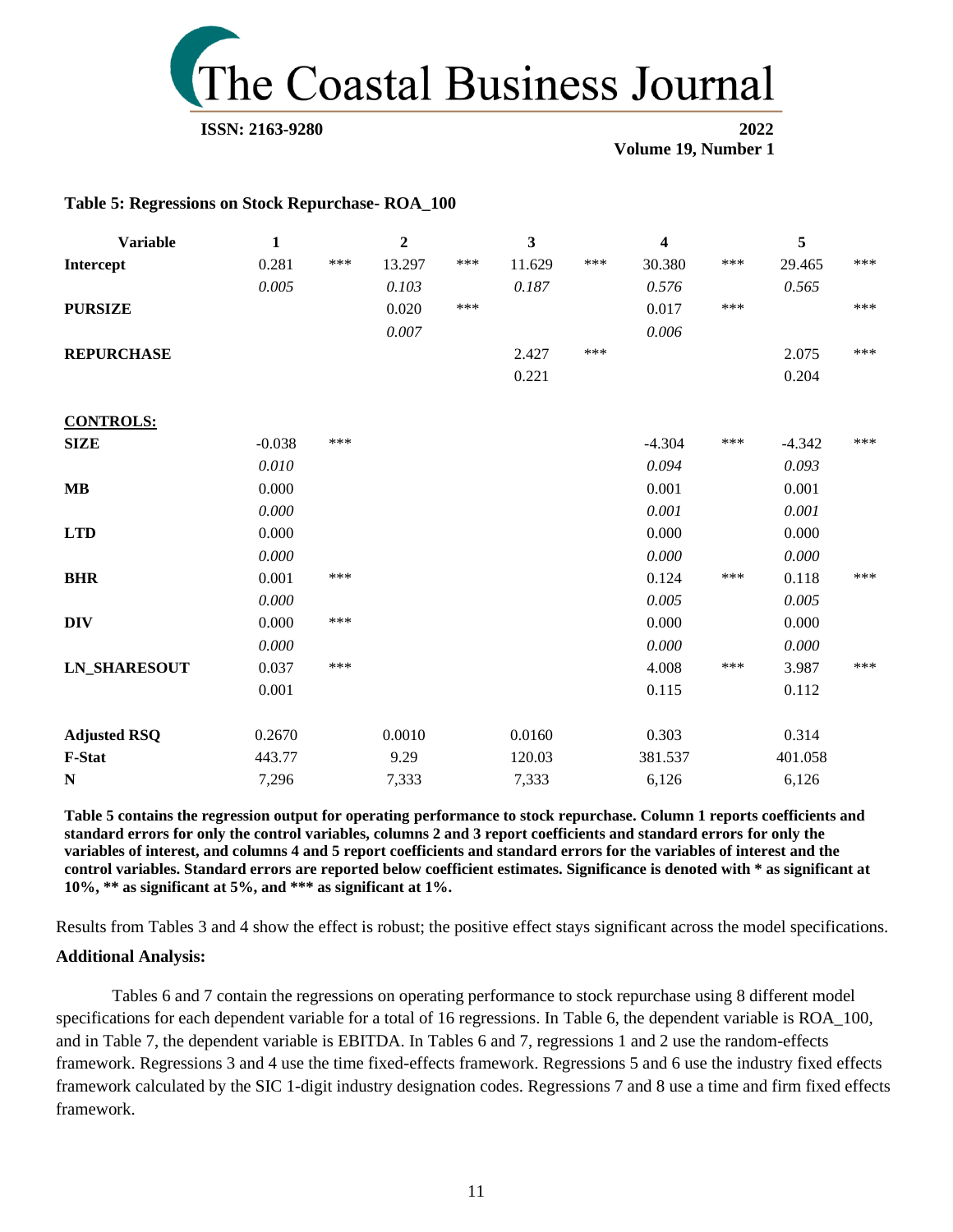

#### **Table 6: Regressions on Stock Repurchase Fixed Effects ROA\_100**

| <b>Variable</b>         | $\mathbf{1}$ |            | $\overline{2}$ |     | $\mathbf{3}$ |       | 4        |     | 5        |     | 6        |     | 7     |     | 8        |                                   |
|-------------------------|--------------|------------|----------------|-----|--------------|-------|----------|-----|----------|-----|----------|-----|-------|-----|----------|-----------------------------------|
| <b>REPURCHASE</b>       | 1.574        | ***        |                |     | 1.402        | ***   |          |     | 1.555    | *** |          |     | 0.114 | *** |          |                                   |
|                         | 0.161        |            |                |     | 0.162        |       |          |     | 0.164    |     |          |     | 0.012 |     |          |                                   |
| <b>PURSIZE</b>          |              |            | 0.013          | *** |              |       | 0.011    | *** |          |     | 0.012    | *** |       |     | 0.012    | ***                               |
|                         |              |            | 0.004          |     |              |       | 0.004    |     |          |     | 0.004    |     |       |     | 0.004    |                                   |
| Control:                |              |            |                |     |              |       |          |     |          |     |          |     |       |     |          |                                   |
| <b>SIZE</b>             | $-3.369$     | ***        | $-3.289$       | *** | $-3.556$     | $***$ | $-3.539$ | *** | $-3.000$ | *** | $-2.917$ | *** | 0.763 | *** | $-2.596$ | ***                               |
|                         | 0.150        |            | 0.151          |     | 0.169        |       | 0.170    |     | 0.162    |     | 0.163    |     | 0.014 |     | 0.198    |                                   |
| MB                      | $-0.0012$    |            | $-0.002$       |     | $-0.002$     |       | $-0.002$ |     | $-0.002$ |     | $-0.002$ |     | 0.000 |     | $-0.003$ | $\frac{d\mathbf{r}}{d\mathbf{r}}$ |
|                         | 0.001        |            | 0.001          |     | 0.001        |       | 0.004    |     | 0.002    |     | 0.002    |     | 0.000 |     | 0.002    |                                   |
| <b>LTD</b>              | 0.000        | $\ast\ast$ | 0.000          |     | 0.000        |       | 0.000    |     | 0.000    |     | 0.000    |     | 0.000 | *** | 0.000    |                                   |
|                         | 0.000        |            | 0.000          |     | 0.000        |       | 0.000    |     | 0.000    |     | 0.000    |     | 0.000 |     | 0.000    |                                   |
| <b>BHR</b>              | 0.084        | ***        | 0.088          | *** | 0.091        | ***   | 0.094    | *** | 0.083    | *** | 0.087    | *** | 0.006 | *** | 0.081    | ***                               |
|                         | 0.004        |            | 0.004          |     | 0.004        |       | 0.004    |     | 0.004    |     | 0.004    |     | 0.000 |     | 0.004    |                                   |
| <b>DIV</b>              | 0.000        |            | 0.000          |     | 0.000        |       | 0.000    |     | 0.000    |     | 0.000    |     | 0.000 |     | 0.000    |                                   |
|                         | 0.000        |            | 0.000          |     | 0.000        |       | 0.000    |     | 0.000    |     | 0.000    |     | 0.000 |     | 0.000    |                                   |
| <b>LN_SHARESOUT</b>     | 3.012        | ***        | 2.990          | *** | 3.198        | ***   | 3.227    | *** | 2.855    | *** | 2.833    | *** | 0.022 |     | 1.637    | ***                               |
|                         | 0.205        |            | 0.208          |     | 0.217        |       | 0.220    |     | 0.209    |     | 0.212    |     | 0.034 |     | 0.462    |                                   |
| Year Effects            | No           |            | No             |     | Yes          |       | Yes      |     | No       |     | No       |     | Yes   |     | Yes      |                                   |
| <b>Industry Effects</b> | No           |            | N <sub>o</sub> |     | No           |       | No       |     | Yes      |     | Yes      |     | No    |     | No       |                                   |
| Firm Effects            | $\rm No$     |            | $\rm No$       |     | $\rm No$     |       | No       |     | $\rm No$ |     | No       |     | Yes   |     | Yes      |                                   |
| <b>Adjusted RSQ</b>     | 0.945        |            | 0.829          |     | 0.111        |       | 0.103    |     | .0957    |     | 0.846    |     | 0.945 |     | .823     |                                   |
| F-Stat                  | 966          |            | 860            |     | 1,097        |       | 1,011    |     | 1,063    |     | 958      |     | 966   |     | 861      |                                   |
| $_{\rm N}$              | 6,126        |            | 6,126          |     | 6,126        |       | 6,126    |     | 5,945    |     | 5,945    |     | 6,126 |     | 6,126    |                                   |

**Table 6 contains the regressions on operating performance to stock repurchase using the different model specifications. All 8 specifications use the dependent variable ROA\_100 1) Model 1 and 2 use the random-effects model. 2) Models 3 and 4 use the time fixed-effects model. 3) Models 5 and 6 use the industry fixed effects model calculated by the SIC 1-digit industry designation codes. 4 ) Models 7 and 8 use the time and firm fixed-effects model. Standard Errors are reported below coefficient estimates. Significance is denoted by \* as significant at 10%, \*\* as significant at 5%, and \*\*\* as significant at 1%.**

In Table 6, regression 1 shows the fourth model using the variable of interest REPURCHASE and the dependent variable ROA\_100. Table 6, regression 1 uses a random-effects regression that has an F-stat of 966, showing a statically significant relationship between the model as a whole and the dependent variable ROA\_100. The model shows a statically significant relationship (T-stat =  $9.75$ , P-value < 0.001) between the variable of interest, REPURCHASE, and the dependent variable ROA\_100. The control variables are SIZE, MB, LTD, SHAREOUT, and DIV. The control variables SIZE, BHR, and SHAREOUT were all statistically significant. LTD, DIV, and MB are not statistically significant. This model is found in Table 6 and column 1, which provides a hypothesis test for H2.

In Table 6, regression 2 shows the third model using the variable of interest PURSIZE and the dependent variable ROA\_100. This regression uses a random-effects framework that has an F-stat of 860, showing a statically significant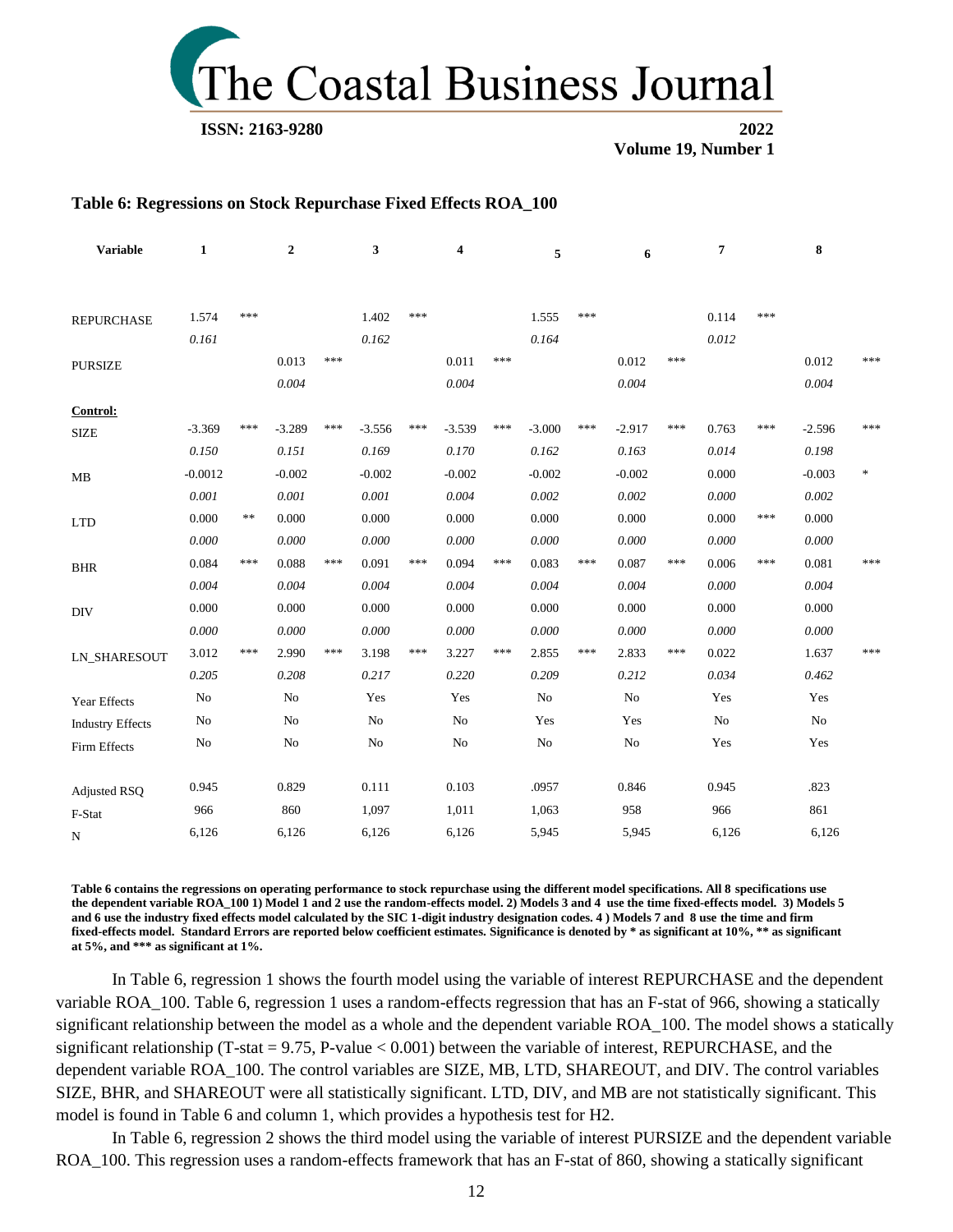

relationship between the model as a whole and the dependent variable ROA\_100. The regression shows a statically significant relationship (T-stat = 2.98, P-value  $< 0.003$ ) between the variable of interest, PURSIZE, and the dependent variable ROA\_100. The control variables are SIZE, MB, LTD, SHAREOUT, and DIV. The control variables SIZE, BHR, and SHAREOUT were all statistically significant. LTD, DIV, and MB are not statistically significant. This regression is found in Table 6 and column 2, which provides a hypothesis test for H1.

In Table 6, regression 3 shows the fourth model using the variable of interest REPURCHASE and the dependent variable ROA\_100. Regression 3 uses a time value fixed effects regression that shows an F-stat of 1,097 and shows a statically significant relationship between the model as a whole and the dependent variable ROA\_100. The regression shows a statically significant relationship (T-stat = 8.63, P-value < 0.001) between the variable of interest, REPURCHASE, and the dependent variable ROA\_100. The control variables are SIZE, MB, LTD, SHAREOUT, and DIV. The control variables SIZE, BHR, and SHAREOUT were all statistically significant. LTD, DIV, and MB are not statistically significant. This regression is found in Table 6 and column 3, which provides a hypothesis test for H2.

In Table 6, regression 4 shows the third model using the variable of interest PURSIZE and the dependent variable ROA\_100. Regression 4 uses a time value fixed effects regression that shows an F-stat of 1,011, showing a statically significant relationship between the model as a whole and the dependent variable ROA\_100. The regression shows a statically significant relationship (T-stat  $= 2.67$ , P-value  $< 0.008$ ) between the variable of interest, PURSIZE, and the dependent variable, ROA\_100. The control variables are SIZE, MB, LTD, SHAREOUT, and DIV. The control variables SIZE, BHR, and SHAREOUT were all statistically significant. LTD, DIV, and MB are not statistically significant. This regression is found in Table 6 and column 4, which provides a hypothesis test for H1.

In Table 6, regression 5 shows the fourth model using the variable of interest REPURCHASE anthe d dependent variable ROA\_100. Regression 5 uses an industry fixed effects regression that shows an F-stat of 1,063, showing a statically significant relationship between the model as a whole and the dependent variable ROA\_100. The regression shows a statically significant relationship (T-stat =  $9.45$ , P-value < 0.006) between the variable of interest, REPURCHASE, and the dependent variable, ROA\_100. The control variables are SIZE, MB, LTD, SHAREOUT, and DIV. REPURCHASE is statistically significant at 1%. The control variables SIZE, BHR, and SHAREOUT were all statistically significant. LTD, DIV, and MB are not statistically significant. This regression, found in Table 6 and column 5, provides a hypothesis test for H2.

In Table 6, regression 6 shows the third model using the variable of interest PURSIZE and the dependent variable, ROA\_100. Regression 6 uses an industry fixed effects regression that shows an F-stat of 958, showing a statically significant relationship between the model as a whole and the dependent variable, ROA 100. The regression shows a statically significant relationship (T-stat  $= 2.73$ , P-value  $< 0.001$ ) between the variable of interest, PURSIZE, and the dependent variable, ROA\_100. The control variables are SIZE, MB, LTD, SHAREOUT, and DIV. The control variables SIZE, BHR, and SHAREOUT were all statistically significant. LTD, DIV, and MB are not statistically significant. This regression, found in Table 6 and column 6, provides a hypothesis test for H1.

Table 6, regression 7 shows the fourth model using the variable of interest REPURCHASE and the dependent variable, ROA\_100. Regression 7 uses both time and firm fixed effects regression that shows an F-stat of 966, showing a statically significant relationship between the model as a whole and the dependent variable ROA\_100. The regression shows a statically significant relationship (T-stat =  $9.75$ , P-value < 0.001) between the variable of interest, REPURCHASE, and the dependent variable, ROA\_100. The control variables are SIZE, MB, LTD, SHAREOUT, and DIV. The control variables SIZE, BHR, and SHAREOUT were all statistically significant. LTD, DIV, and MB are not statistically significant. This regression, found in Table 6 and column 7, provides a hypothesis test for H2.

Table 6, regression 8 shows the third model using the variable of interest, PURSIZE, and the dependent variable, ROA\_100. Regression 8 uses a time and firm fixed effects regression that shows an F-stat of 861, showing a statically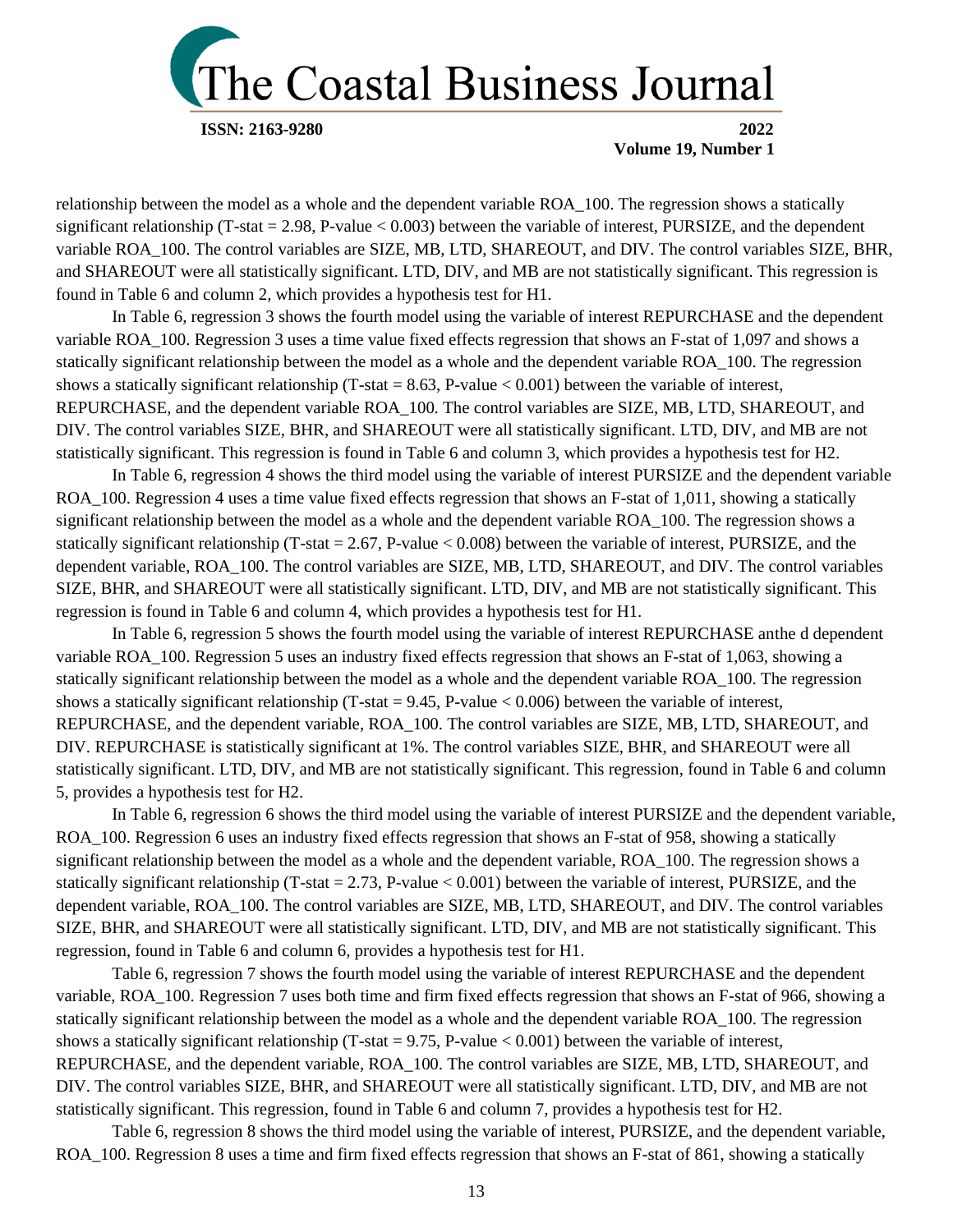

significant relationship between the model as a whole and the dependent variable ROA\_100. The regression shows a statically significant relationship (T-stat = 2.98, P-value < 0.003) between the variable of interest, PURSIZE, and the dependent variable, ROA\_100. The control variables are SIZE, MB, LTD, SHAREOUT, and DIV. The control variables SIZE, BHR, and SHAREOUT were all statistically significant. LTD, DIV, and MB are not statistically significant. This regression is found in Table 6 and column 8, which provides a hypothesis test for H1.

#### **Table 7: Regressions on Stock Repurchase Fixed Effects EBITDA**

| <b>Variable</b>         | $\mathbf{1}$   |     | $\boldsymbol{2}$ |       | 3              |     | 4              |        | 5      |              | 6              |     | 7             |            | ${\bf 8}$     |     |
|-------------------------|----------------|-----|------------------|-------|----------------|-----|----------------|--------|--------|--------------|----------------|-----|---------------|------------|---------------|-----|
| <b>REPURCHASE</b>       | 0.121          | *** |                  |       | 0.100          | *** |                |        | 0.122  | ***          |                |     | 0.114         | ***        |               |     |
|                         | 0.012          |     |                  |       | 0.012          |     |                |        | 0.012  |              |                |     | 0.012         |            |               |     |
| <b>PURSIZE</b>          |                |     | 0.001            | ***   |                |     | 0.001          | $\ast$ |        |              | 0.001          | *** |               |            | 0.001         | *** |
|                         |                |     | 0.000            |       |                |     | 0.000          |        |        |              | 0.000          |     |               |            | 0.000         |     |
| Control:                |                |     |                  |       |                |     |                |        |        |              |                |     |               |            |               |     |
| <b>SIZE</b>             | 0.682          | *** | 0.687            | ***   | 0.637          | *** | 0.636          | $***$  | 0.726  | ***          | 0.732          | *** | 0.756         | ***        | 0.763         | *** |
|                         | 0.011          |     | 0.011            |       | 0.013          |     | 0.013          |        | 0.012  |              | 0.012          |     | 0.014         |            | 0.014         |     |
| MB                      | 0.0000         |     | 0.000            |       | 0.000          |     | 0.000          |        | 0.000  |              | 0.000          |     | 0.000         |            | 0.000         |     |
|                         | 0.000          |     | 0.000            |       | 0.000          |     | 0.000          |        | 0.000  |              | 0.000          |     | 0.000         |            | 0.000         |     |
| <b>LTD</b>              | 0.000          |     | 0.000            |       | 0.000          |     | 0.000          | $\ast$ | 0.000  | $\star\star$ | 0.000          | *** | 0.000         | $\ast\ast$ | 0.000         | *** |
|                         | 0.000          |     | 0.000            |       | 0.000          |     | 0.000          |        | 0.000  |              | 0.000          |     | 0.000         |            | 0.000         |     |
| <b>BHR</b>              | 0.006          | *** | 0.006            | $***$ | 0.006          | *** | 0.006          | $***$  | 0.006  | ***          | 0.006          | *** | 0.006         | ***        | 0.006         | *** |
|                         | 0.000          |     | 0.000            |       | 0.000          |     | 0.000          |        | 0.000  |              | 0.000          |     | 0.000         |            | 0.000         |     |
| <b>DIV</b>              | 0.000          |     | 0.000            |       | 0.000          |     | 0.000          | $***$  | 0.000  |              | 0.000          |     | 0.000         |            | 0.000         |     |
|                         | 0.000          |     | 0.000            |       | 0.000          |     | 0.000          |        | 0.000  |              | 0.000          |     | 0.000         |            | 0.000         |     |
| <b>LN_SHARESOUT</b>     | 0.226          | *** | 0.226            | **    | 0.272          | *** | 0.276          | $***$  | 0.214  | ***          | 0.213          | *** | 0.026         |            | 0.022         |     |
|                         | 0.016          |     | 0.016            |       | 0.017          |     | 0.017          |        | 0.015  |              | 0.016          |     | 0.034         |            | 0.034         |     |
| <b>Year Effects</b>     | No             |     | N <sub>0</sub>   |       | Yes            |     | Yes            |        | No     |              | N <sub>0</sub> |     | Yes           |            | Yes           |     |
| <b>Industry Effects</b> | N <sub>0</sub> |     | N <sub>0</sub>   |       | N <sub>0</sub> |     | N <sub>0</sub> |        | Yes    |              | Yes            |     | $\mathbf{No}$ |            | $\mathbf{No}$ |     |
| <b>Firm Effects</b>     | N <sub>0</sub> |     | N <sub>0</sub>   |       | No             |     | N <sub>0</sub> |        | No     |              | No             |     | Yes           |            | Yes           |     |
| <b>Adjusted RSQ</b>     | 0.427          |     | 0.418            |       | 0.442          |     | 0.436          |        | 0.420  |              | 0.411          |     | 0.427         |            | 0.418         |     |
| F-Stat                  | 9,062          |     | 8,841            |       | 9,450          |     | 9,292          |        | 10,297 |              | 9,971          |     | 9,062         |            | 8,841         |     |
| ${\bf N}$               | 6,263          |     | 6,263            |       | 6,263          |     | 6,263          |        | 6,076  |              | 6,076          |     | 6,263         |            | 6,263         |     |

**Table 7 contains the regressions on operating performance to stock repurchase using the different model specifications. All 8 specifications use the dependent variable EBITDA 1) Model 1 and 2 use the random-effects model. 2) Models 3 and 4 use the time fixed-effects model. 3) Models 5 and 6 use the industry fixed effects model calculated by the SIC 1-digit industry designation codes. 4 ) Models 7 and 8 use the time and firm fixed effects model. Standard Errors are reported below coefficient estimates. Significance is denoted by \* as significant at 10%, \*\* as significant at 5%, and \*\*\* as significant at 1%.**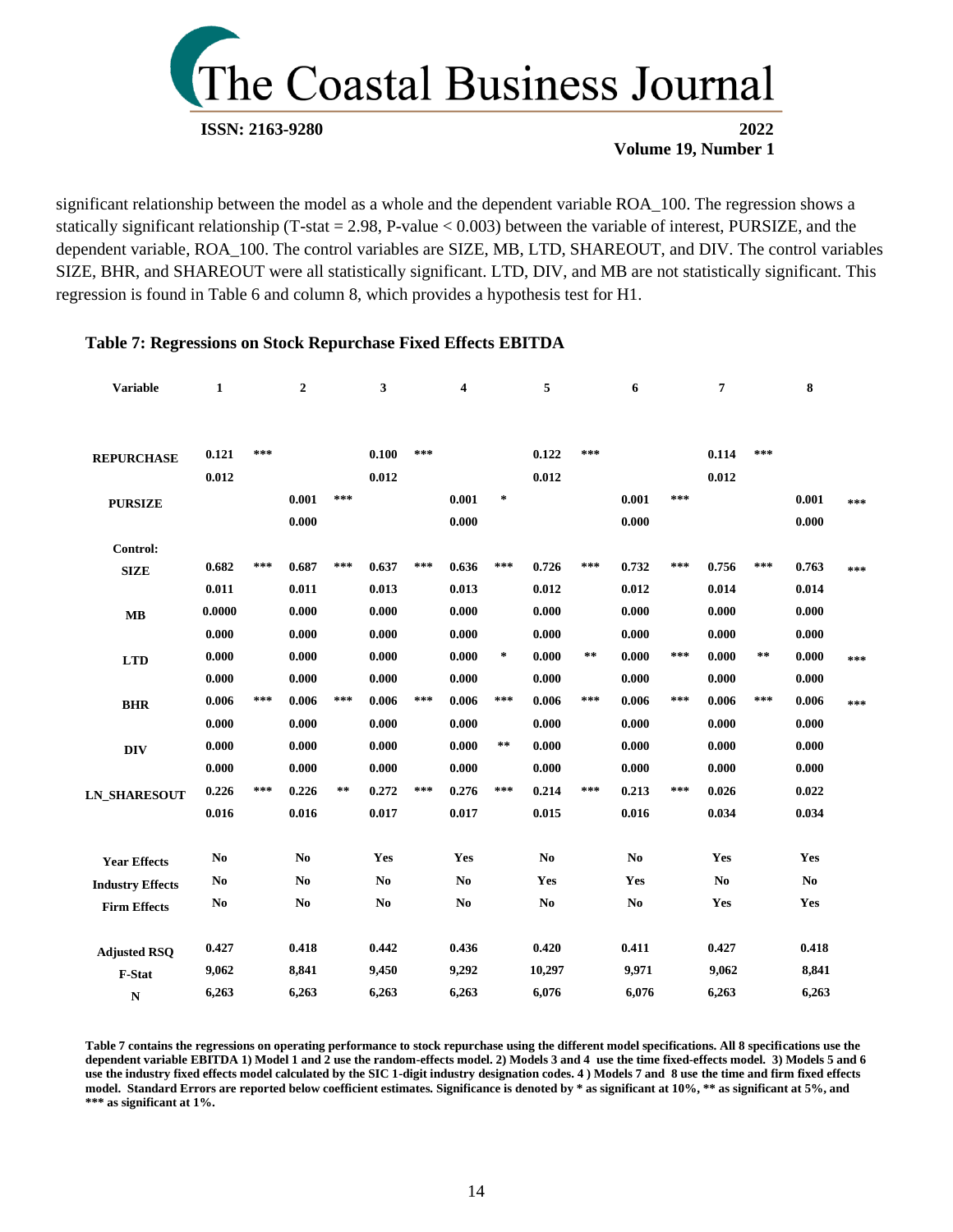

In Table 7, regression 1 shows the second model using the variable of interest REPURCHASE and the dependent variable EBITDA. Regression 1uses a random-effects regression that has an F-stat of 9,062, showing a statically significant relationship between the model as a whole and the dependent variable, EBITDA. The regression shows a statically significant relationship (T-stat = 10.31, P-value  $< 0.001$ ) between the variable of interest, REPURCHASE, and the dependent variable, EBITDA. The control variables are SIZE, MB, LTD, SHAREOUT, and DIV. The control variables SIZE, BHR, and SHAREOUT were all statistically significant. LTD, DIV, and MB are not statistically significant. This regression is found in Table 7 and column 1, which provides a hypothesis test for H1.

Table 7, regression 2 shows the first model using the variable of interest PURSIZE and the dependent variable EBITDA. Regression 2 uses a random-effects regression that has an F-stat of 8,841, showing a statically significant relationship between the model as a whole and the dependent variable, ROA\_100. The regression shows a statically significant relationship (T-stat = 2.34, P-value  $< 0.019$ ) between the variable of interest, PURSIZE, and the dependent variable EBITDA. The control variables are SIZE, MB, LTD, SHAREOUT, and DIV. The control variables SIZE, BHR, and SHAREOUT were all statistically significant. LTD, DIV, and MB are not statistically significant. This regression is found in Table 7 and column 2, which provides a hypothesis test for H1.

Table 7, regression 3 shows the second model using the variable of interest, REPURCHASE, and the dependent variable, EBITDA. Regression 3 uses a time-fixed effects regression that shows an F-stat of 9,450, providing evidence of a statically significant relationship between the model as a whole and the dependent variable, EBITDA. The regression shows a statically significant relationship (T-stat = 10.29, P-value  $< 0.001$ ) between the variable of interest, REPURCHASE, and the dependent variable EBITDA. The control variables are SIZE, MB, LTD, SHAREOUT, and DIV. The control variables SIZE, BHR, and SHAREOUT were all statistically significant. LTD, DIV, and MB are not statistically significant. This regression is found in Table 7 and column 3, which provides a hypothesis test for H2.

Table 7, regression 4 shows the first model using the variable of interest, PURSIZE, and the dependent variable, EBITDA. Regression 4 uses a time values fixed effects regression that shows an F-stat of 9,292, showing a statically significant relationship between the model as a whole and the dependent variable, EBITDA. The regression shows a statically significant relationship (T-stat  $= 1.84$ , P-value  $= 0.066$ ) between the variable of interest, PURSIZE, and the dependent variable, EBITDA. The control variables are SIZE, MB, LTD, SHAREOUT, and DIV. The control variables SIZE, BHR, and SHAREOUT were all statistically significant. LTD, DIV, and MB are not statistically significant. This regression is found in Table 7 and column 4, which provides a hypothesis test for H1.

Table 7, regression 5 shows the second model using the variable of interest REPURCHASE and the dependent variable EBITDA. Regression 5 uses an industry fixed effects regression that shows an F-stat of 10,297, showing a statically significant relationship between the model as a whole and the dependent variable, ROA\_100. The regression shows a statically significant relationship (T-stat = 10.29, P-value  $< 0.001$ ) between the variable of interest, REPURCHASE, and the dependent variable, EBITDA. The control variables are SIZE, MB, LTD, SHAREOUT, and DIV. The control variables SIZE, BHR, and SHAREOUT were all statistically significant. LTD, DIV, and MB are not statistically significant. This regression is found in Table 7 and column 5, which provides a hypothesis test for H2.

Table 7, regression 6 shows the first model using the variable of interest, PURSIZE, and the dependent variable, EBITDA. Regression 6 uses an industry fixed effects regression that shows an F-stat of 9,971, demonstrating a statically significant relationship between the model as a whole and the dependent variable, EBITDA. The regression shows a statically significant relationship (T-stat = 10.29, P-value  $< 0.001$ ) between the variable of interest, PURSIZE, and the dependent variable, EBITDA. The control variables are SIZE, MB, LTD, SHAREOUT, and DIV. The control variables SIZE, BHR, and SHAREOUT were all statistically significant. LTD, DIV, and MB are not statistically significant. This regression is found in Table 7 and column 6, which provides a hypothesis test for H1.

Table 7, regression 7 shows the second model using the variable of interest, REPURCHASE, and the dependent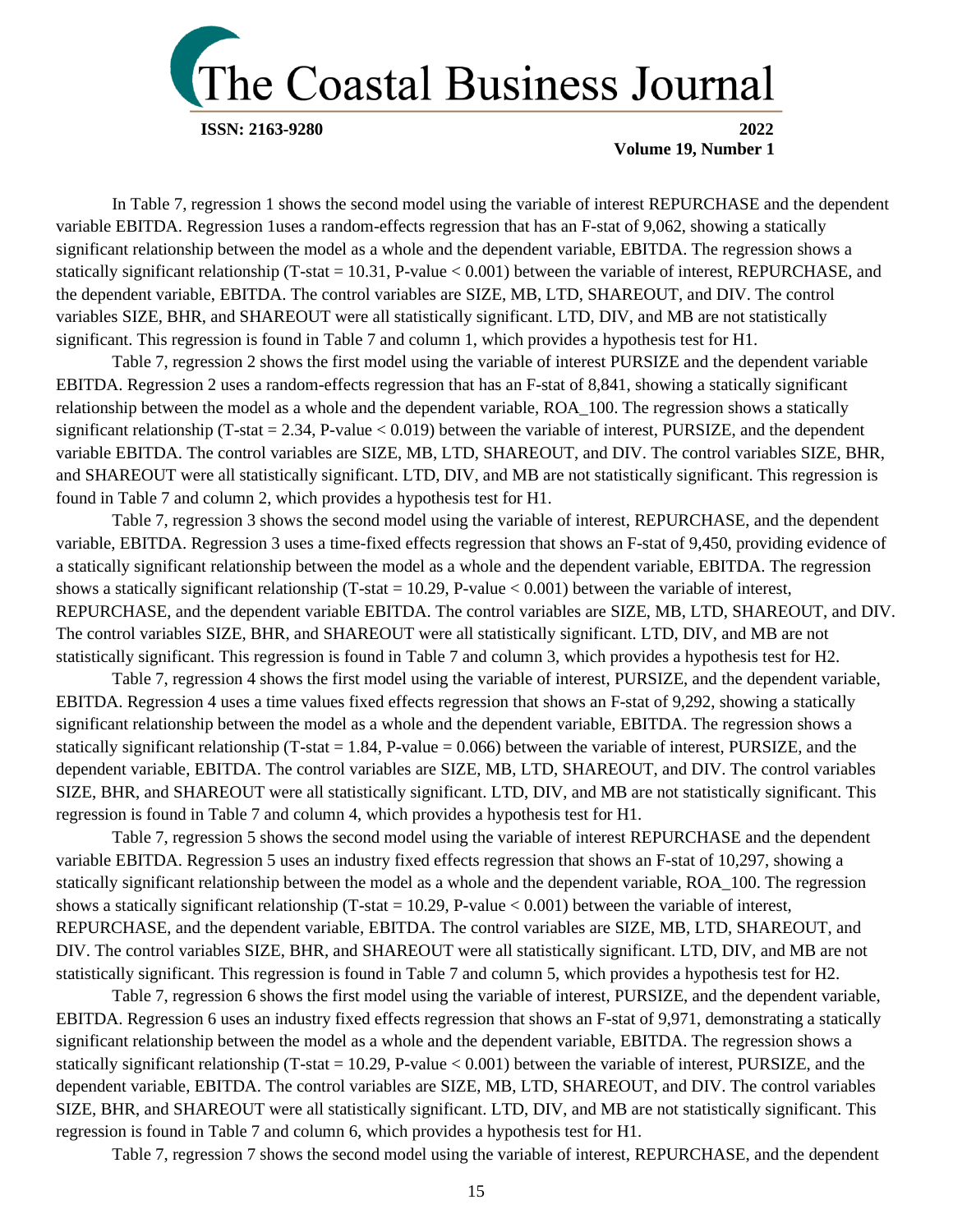

variable, EBITDA. Regression 7 uses both time and firm fixed effects regression that shows an F-stat of 8,841, showing a statically significant relationship between the model as a whole and the dependent variable, EBITDA. The regression shows a statically significant relationship (T-stat = 10.31, P-value  $< 0.001$ ) between the variable of interest, REPURCHASE, and the dependent variable, EBITDA. The control variables are SIZE, MB, LTD, SHAREOUT, and DIV. The control variables SIZE, BHR, and SHAREOUT were all statistically significant. LTD, DIV, and MB are not statistically significant. This regression, found in Table 7 and column 7, provides a hypothesis test for H2.

Table 7, regression 8 shows the first model using the variable of interest, PURSIZE, and the dependent variable, EBITDA. Regression 8 uses a time and firm fixed effects regression that shows an F-stat of 9,062, showing a statically significant relationship between the model as a whole and the dependent variable, EBITDA. The regression shows a statically significant relationship (T-stat  $= 2.34$ , P-value  $= 0.019$ ) between the variable of interest, PURSIZE, and the dependent variable, EBITDA. The control variables are SIZE, MB, LTD, SHAREOUT, and DIV. The control variables SIZE, BHR, and SHAREOUT were all statistically significant. LTD, DIV, and MB are not statistically significant. This regression is found in Table 7 and column 8, which provides a hypothesis test for H1. Results from tables 5 and 6 show the effect is robust; the positive effect stays significant across the model specifications.

Table 8 shows the regression of operating performance to stock repurchases using different specifications on the dependent variables EBITDA and ROA\_100. Column 1 uses EBITDA and column 2 uses ROA\_100. The specifications use REPURCHASE not lagged and then lagged yearly, up to the 5-year mark. This is an explicit test regarding the duration of the effect of the repurchase signal. To the extent that we find significance in the additional lags of the repurchase variables, we will have evidence of the persistence of this effect.

Column 1 uses EBITDA as the dependent variable. Column 1 reports an F-stat of 116.00, showing a statically significant relationship between the dependent variable, EBITDA, and the model as a whole. The regression shows a statically significant relationship (T-stat  $= 5.570$ , P-value  $<0.001$ ) between the variable of interest, REPURCHASE, and the dependent variable, EBITDA.

In Column 1 the regression uses REP\_2, the variable of interest lagged 1 year and shows a statically significant relationship (T-stat  $= 1.980$ , P-value  $= 0.048$ ) between the variable of interest, REP 2, and the dependent variable EBITDA. After REP\_2, the second year, there does not seem to be a statistically significant relationship for time periods 3, 4, and 5. The control variables are SIZE, MB, LTD, SHAREOUT, and DIV. The control variables SIZE, BHR, and SHAREOUT were all statistically significant. LTD, DIV, and MB are not statistically significant.

Column 2 uses the dependent variable ROA\_100 and shows an F-stat of 32.00. This regression shows a statically significant relationship between the dependent variable ROA\_100 and the model as a whole. The regression shows a statically significant relationship (T-stat = 5.130, P-value =  $< 0.001$ ) between the variable of interest, REPURCHASE, and the dependent variable, ROA\_100.

In Column 2, we do not obtain a statistically significant relationship for time periods 2, 3, 4, and 5. Only the variable REPURCHASE is statistically significant. For instance, REP\_2 and shows a less statically significant relationship (T-stat  $= 1.170$ , P-value  $= 0.205$ ) between the variable of interest, REP<sub>\_2</sub>, and the dependent variable ROA\_100. The control variables are SIZE, MB, LTD, SHAREOUT, and DIV. The control variables SIZE, BHR, and SHAREOUT were all statistically significant. LTD, DIV, and MB are not statistically significant.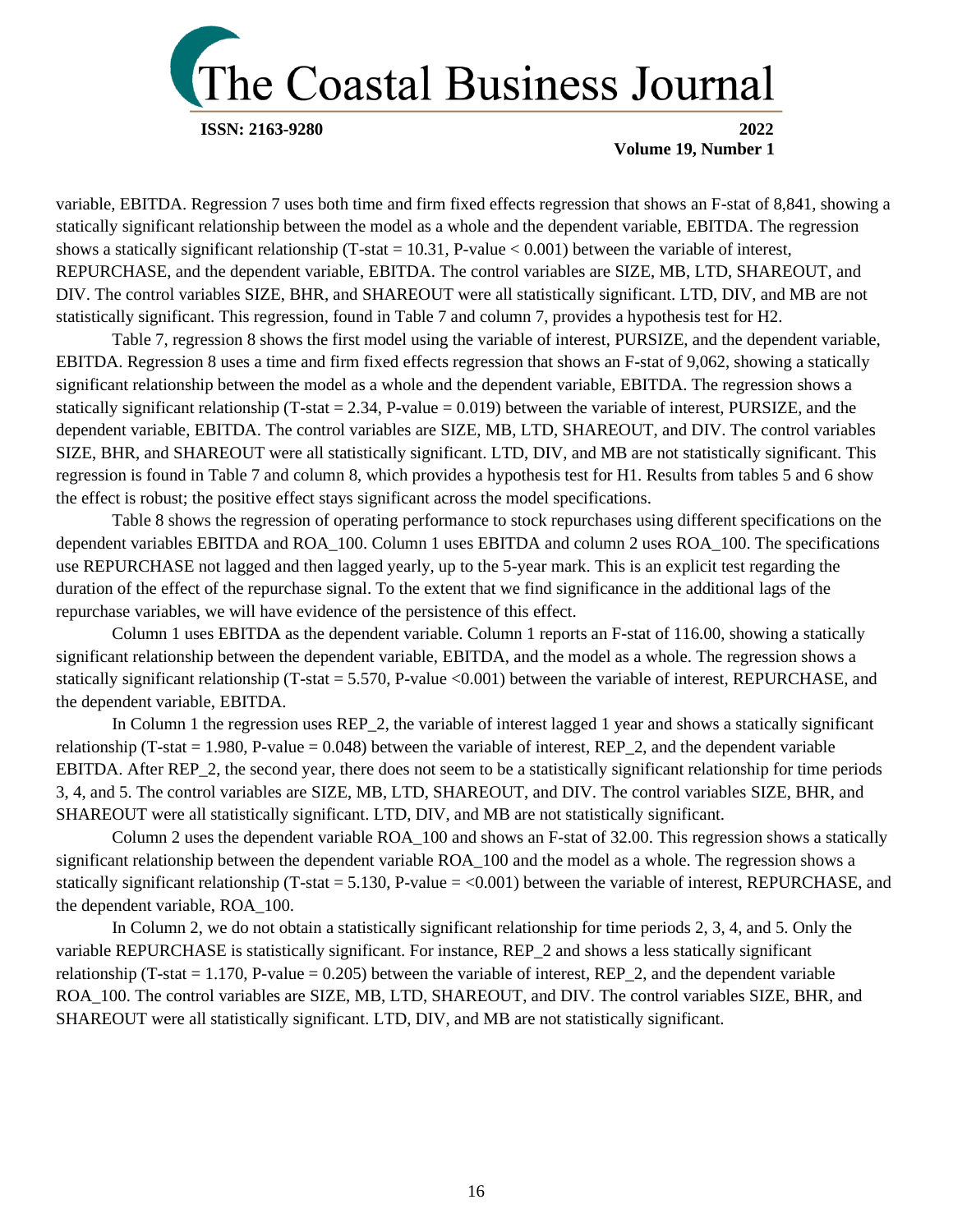

| <b>Variable</b>     | $\mathbf{1}$ |     | $\overline{2}$ |     |
|---------------------|--------------|-----|----------------|-----|
| <b>REPURCHASE</b>   | 0.090        | *** | 1.120          | *** |
|                     | 0.016        |     | 0.219          |     |
| $REP_2$             | 0.032        | *** | 0.274          |     |
|                     | 0.016        |     | 0.216          |     |
| REP_3               | 0.005        |     | 0.080          |     |
|                     | 0.015        |     | 0.204          |     |
| REP_4               | 0.006        |     | 0.110          |     |
|                     | 0.014        |     | 0.192          |     |
| $REP_5$             | 0.007        |     | 0.135          |     |
|                     | 0.014        |     | 0.186          |     |
| Control:            |              |     |                |     |
| <b>SIZE</b>         | 0.661        | *** | $-4.566$       | *** |
|                     | 0.023        |     | 0.318          |     |
| MB                  | 0.0000       |     | 0.006          |     |
|                     | 0.000        |     | 0.003          |     |
| <b>LTD</b>          | 0.000        | *** | 0.000          | *** |
|                     | 0.000        |     | 0.000          |     |
| <b>BHR</b>          | 0.004        | *** | 0.063          | *** |
|                     | 0.000        |     | 0.006          |     |
| <b>DIV</b>          | 0.000        |     | 0.000          |     |
|                     | 0.000        |     | 0.000          |     |
| <b>LN_SHARESOUT</b> | 0.064        |     | 1.067          |     |
|                     | 0.057        |     | 0.794          |     |
|                     |              |     |                |     |
| <b>Adjusted RSQ</b> | 0.310        |     | 0.115          |     |
| F-Stat              | 116          |     | 32             |     |
| $\mathbf N$         | 3,506        |     | 3,401          |     |

**Table 8: Regressions on Stock Repurchase fixed effects on EBITDA and ROA\_100**

**Table 8 contains the regressions on operating performance to stock repurchase using the different model specifications. Column 1 uses the dependent variable EBITDA, and column 2 uses the dependent variable ROA\_100. Standard Errors are reported below coefficient estimates. Significance is denoted by \* as significant at 10%, \*\* as significant at 5%, and \*\*\* as significant at 1%.**

#### C**ONCLUSION**

This study examines the impact of stock repurchases on the operating performance of the Fortune 1000 companies. The period of the research covers the 10 years between 2007 to 2017. From the multivariate analyses, we find strong evidence supporting our assertion that a stock repurchase increases the firm's EBITDA and ROA. Similarly, results also provide evidence that the increase only affected the year of and the year immediately following the repurchase.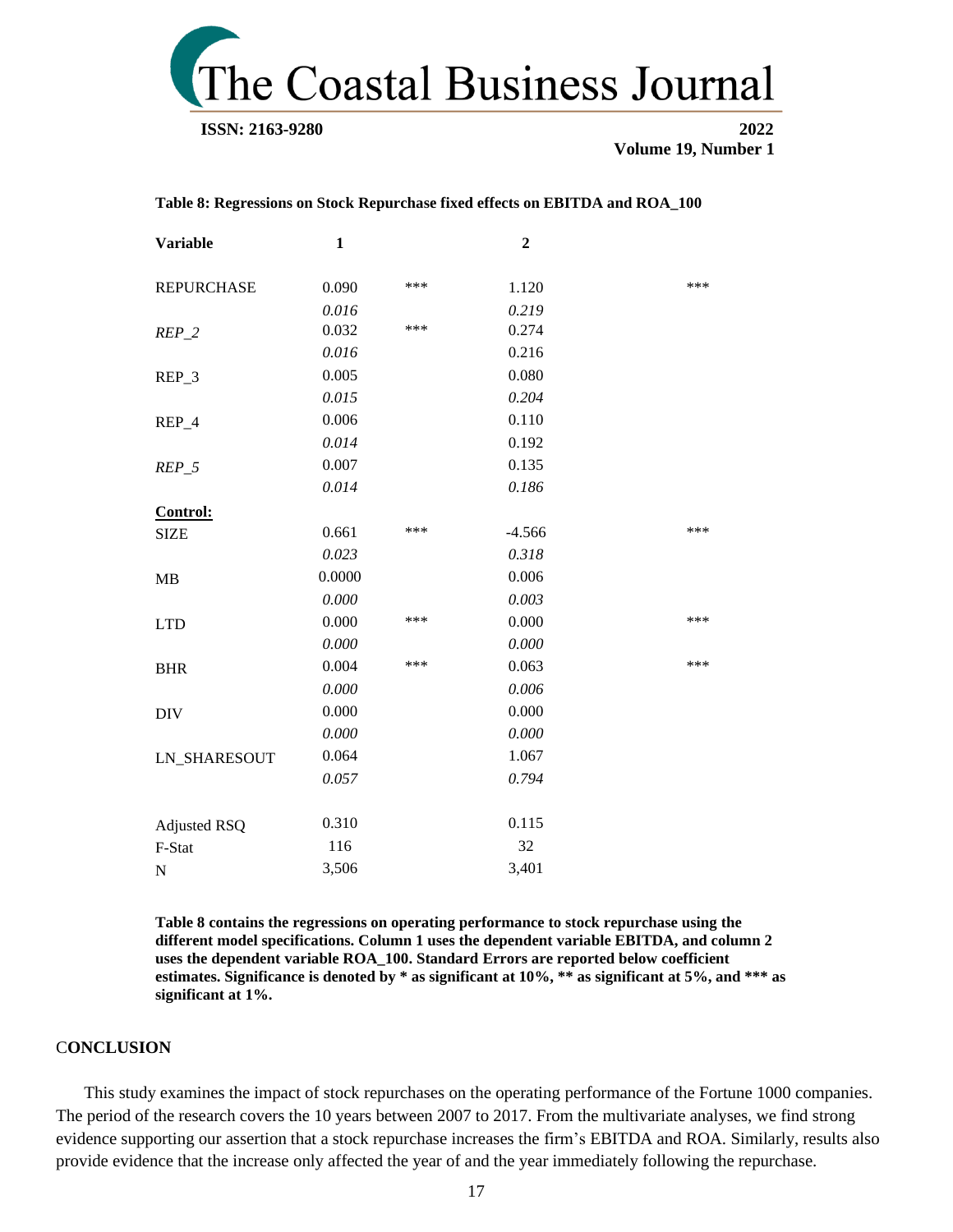

As shown above, the empirical results show a positive, significant relationship between repurchase activity and operating performance across all specifications and metrics. Both the level of repurchase and the act of repurchasing are correlated with higher operating performance. These results are interpreted as evidence of the signaling effect. The signaling hypotheses are based on the premise that management has good insider information, which is not known by the market, of an expected increase in cash flows (Jensen, 1986). Our evidence shows that the evidence being sent by the signaling effect is that operating income will increase with a company repurchases stock.

Model 1 as estimated from Table 4, column 4 shows the mean of \$3.303 million of stock repurchase. For a milliondollar repurchase of stock, the company is expected to see an increase in operating income of \$1,003.00. Model 2 as estimated from Table 4, column 5 shows, that if there is a repurchase, net income is expected to be \$109,601 higher. Model 3 as estimated from Table 5, column 4 shows, that for every one million dollars repurchased we get 1.7% of a basis point increase in ROA. Model 4 as estimated from Table 5, column 5 shows, that if there is a repurchase of stock, we get a 2.075 basis point increase in ROA. Given the marginal effect, the evidence shows that the act of the repurchase is more important than the amount of the repurchase. The signal sent by engaging in the repurchase is more substantial a signal than the amount repurchased.

Given the results from signaling theory and market-timing theory, there is reason to believe that repurchases have a value-added signal regarding the performance of the firm. Managers are insiders that have insider information regarding the firm and can act on this information. They can use their private, inside information to determine the optimal timing for a repurchase. One of the optimal times for a repurchase would be when a manager knows that firm performance will be high. Before the market becomes aware of the performance, managers have an opportunity to repurchase shares at a discount. Thus, the repurchase can serve as a signal that the firm will have higher performance in the period of the repurchase.

 Standard limitations of empirical research apply to this work. This study is limited to the size of observed firms and reliance on data collection solely from the Compustat database. Although Compustat contains substantive data on Fortune 1000 firm value and other related variables of interest in the North American region, other resources such as Bloomberg and STR (Smith Travel Research) can be used to enlarge the sample size and enhance the generalizability of our findings.

Future research may extend our analyses by including more firms or different reporting groups (e.g., Dow Jones) and comparing the valuation effect of stock repurchases on firm operating performance. Moreover, instead of using the North American data source alone, the future study may extend the testing sample into a global source to add an international perspective to the research. One more country (e.g., China) with distinctive macroeconomic features can be included to conduct a comparative analysis by adopting our testing models on the operating performance effect. One more possibility for future study may be to extend our analyses by including an event study several years after The Tax Cuts and Jobs Act (TCJA) of 2017. The mass influx of stock repurchases during 2018 and 2019 offers a unique perspective on the effects of stock repurchases on operating performance.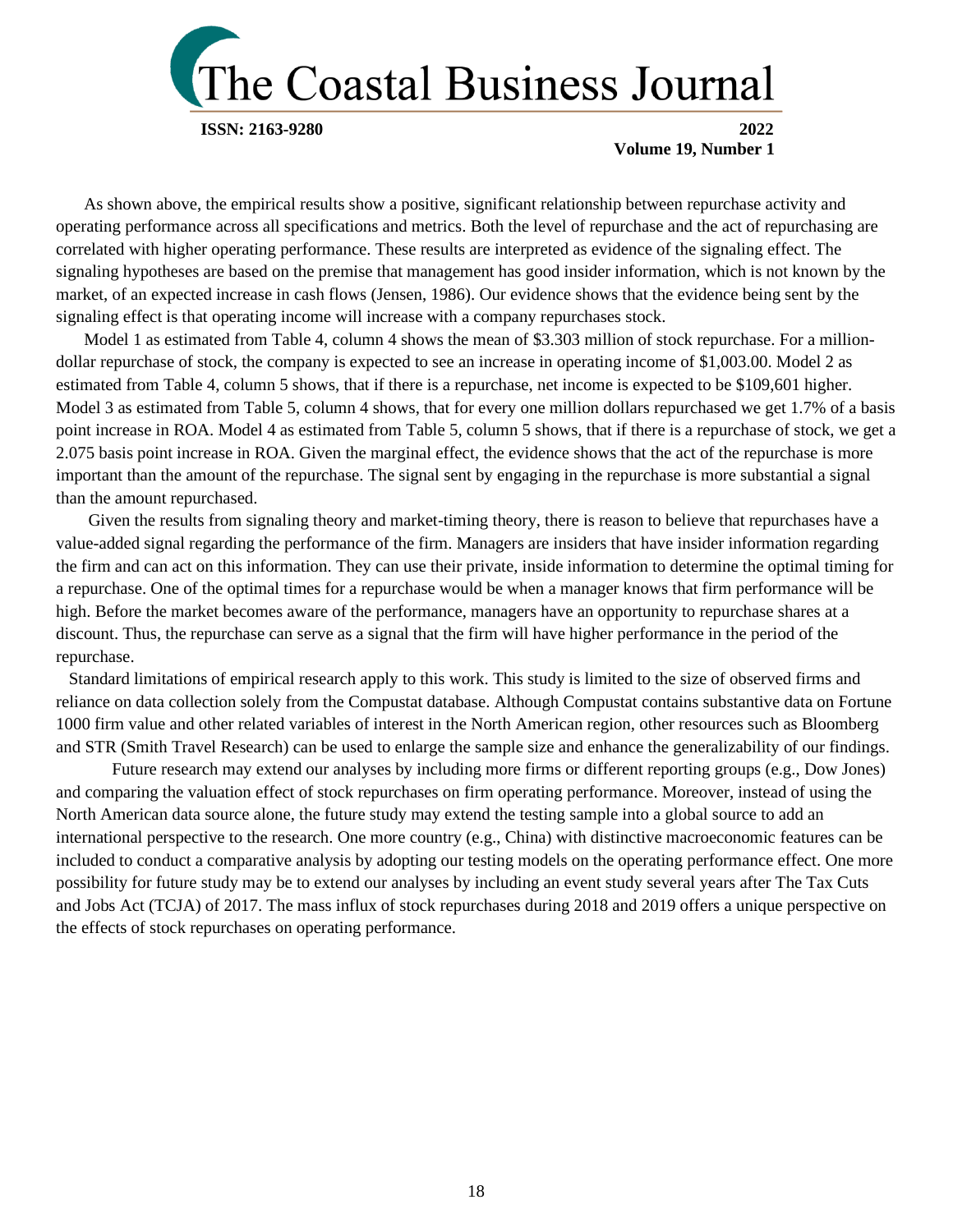

#### **REFERENCES**

- Abraham, R., Harris, J., & Auerbach, J. (2018). Determinants and consequences of share repurchase decisions. *Journal of Financial Economics*, *77*, 483-527
- Bagwell, L. S. (1991). Share repurchase and takeover deterrence. *The RAND Journal of Economics*, 72-88.
- Baker, M., & Wurgler, J. (2002). Market timing and capital structure. *The Journal of Finance, 59(3)*, 1125-1165.
- Ball, R., Gerakos, J. J., Linnainmaa, J. T., & Nikolaev, V. V. (2017). Earnings retained earnings and book-to-market in the cross-section of expected returns. *papers.ssrn.com*.
- Barney, J., 2002. Gaining and Sustaining Competitive Advantage (2nd Ed.). Upper Saddle River, NJ
- Barillas, F., & Shanken, J. (2018). Comparing asset pricing models. *The Journal of Finance, 73(2),* 715-754.
- Bartov, E. (1991). Open-market stock repurchases as signals for earnings and risk changes. *Journal of Accounting and Economics, 14(3)*, 275–294.
- Brav, A., Graham, J. R., Harvey, C. R., & Michaely, R. (2005). Payout policy in the 21st century. Journal of financial economics, 77(3), 483-527.
- Bhattacharya, U., & Jacobsen, S. E. (2016). The share repurchase announcement puzzle: Theory and evidence. *Review of Finance*, 725-758.
- Bliss, B. A., Cheng, Y., & Denis, D. J. (2015). Corporate payout, cash retention, and the supply of credit: Evidence from the 2008–2009 credit crisis. *Journal of Financial Economics*, 115, 521–540.
- Block, S. (2006). An empirical study of stock repurchase programs among Fortune 1000 companies. *Corporate Finance Review*, 22.
- Bradford, B. M. (2013). Stated purpose and the information content of open-market repurchases. *The Journal of Business and Economic Studies,* 19(2), 14-25.
- Brockman, C. M., & Russell, J. W. (2012). EBITDA: Use it… or lose it. *International Journal of Business Accounting and Finance, 6(2)*, 84-92.
- Bonaime, A., Hankins, K. W., & Bradford, J. D. (2016). Is managerial flexibility good for shareholders? Evidence from share repurchases. Journal of Corporate Finance, 38, 345- 362.
- Chen, Z., Harford, J., & Kamara, A. (2019). Operating Leverage, Profitability, and Capital Structure. *Journal of Financial and Quantitative Analysis, 54(1)*, 369-392.
- Cox, J. (2018, June 4). Cash-rich companies are set to pour \$2.5 trillion into buybacks, dividends, and M&A this year. Retrieved from CNBC: [https://www.cnbc.com/amp/2018/06/04/companies-to-pour-2-point-5-trillion-into](https://www.cnbc.com/amp/2018/06/04/companies-to-pour-2-point-5-trillion-into-buybacks-dividends-ma-in-2018.html)[buybacks-dividends-ma-in-2018.html](https://www.cnbc.com/amp/2018/06/04/companies-to-pour-2-point-5-trillion-into-buybacks-dividends-ma-in-2018.html)
- Dann, L., R. Masulis and D. Mayers, 1991, Repurchase Tender Offers and Earning Information, *Journal of Accounting and Economics*, 14, 217–251.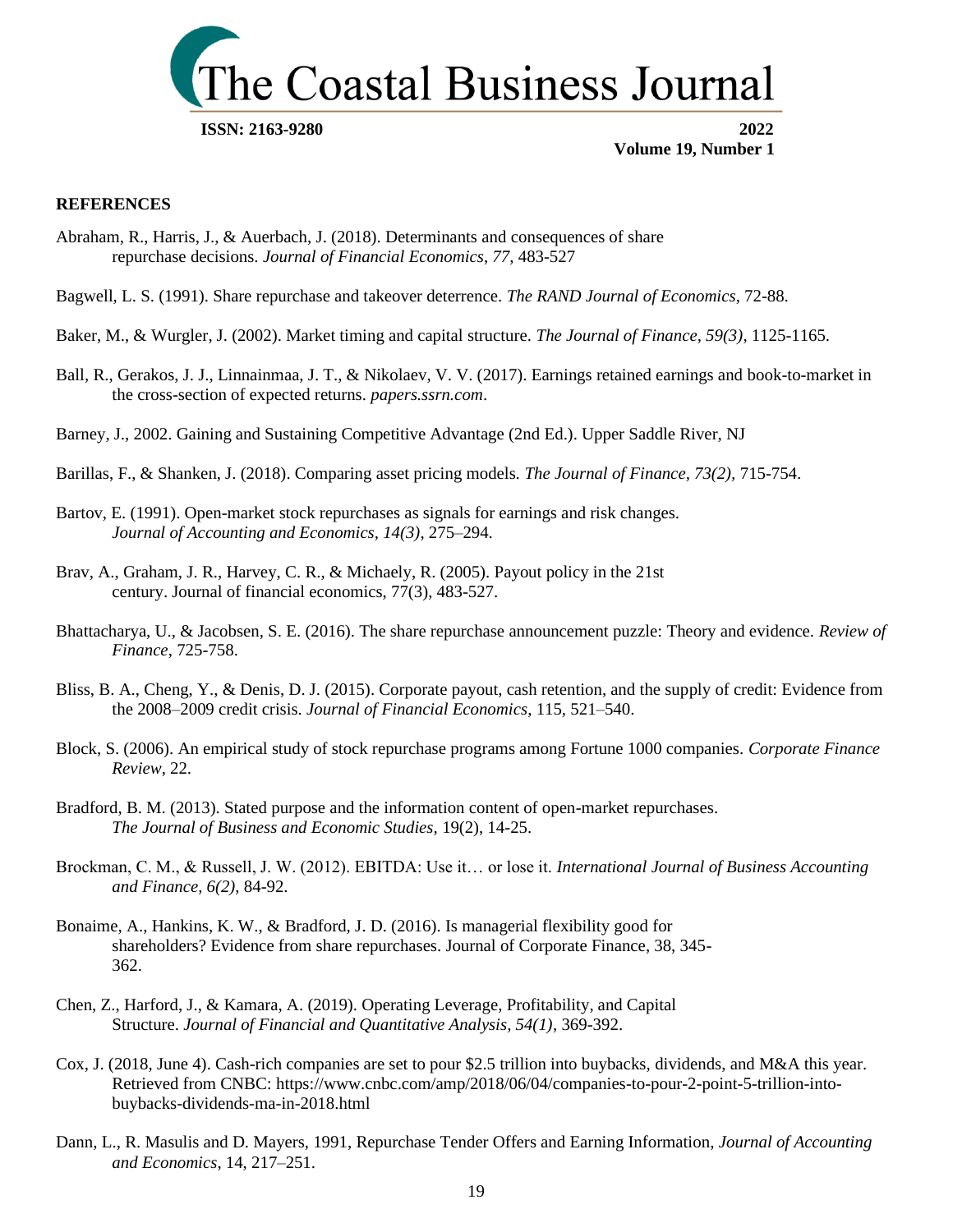

- Debchuk, L. C., & Hamdani, A. (2009). The elusive quest for global governance standards. *University of Pennsylvania Law Review*, 157 (5): 1263-1317.
- Dechow, P. (1994). Accounting earnings and cash flows as a measure of firm performance. The role of accounting accruals. *Journal of Accounting and Economics*, 3-42.
- Dittmar, A. K. (2000). Why do firms repurchase stock? The Journal of Business, 73(3), 331-355.
- Dittmar, A. K., & Field, L. (2015). Can managers time the market? Evidence using repurchase price data. *Journal of Financial Economics*, 115, 261-282.
- Fama, E. F., & French, K. R. (1993). Common risk factors in the returns of stocks and bonds. *Journal of Financial Economics,* 33, 3-56.
- Gentry, R. J., & Shen, W. (2010). The relationship between accounting and market measures of firm financial performance: How strong is it?. *Journal of managerial issues*, 514-530.
- Golbe, D. L., & Nyman, I. (2013). How do share repurchases affect ownership concentration? *Journal of Corporate Finance, 20,* 22-40.
- Golden, J., & Kohlbeck, M. (2017). The unintended effects of financial accounting standard 123R on stock repurchase and dividend activity. *Journal of Accounting, Auditing & Finance*.
- Grullon, G., & Michaely, R. (2002). Dividends, share repurchases, and the substitution hypothesis. *The Journal of Finance*, 57(4), 1649-1684.
- Gunthorpe, D. L. (1993). Stock repurchases: A further test of the free cash flow hypothesis*. Review of Quantitative Finance and Accounting, 3,* 353-365.
- Ikenberry, D., Lakonishok, J., & Vermaelen, T. (2000). Stock repurchases in Canada: Performance and strategic trading. *Journal of Finance*, 55, 2373–2397.
- Ikenberry, D., Lakonishok, J., & Vermaelen, T. (1995). Market underreaction to open market share repurchases. *Journal of Financial Economics*, 181-208.
- Jensen, M. C. (1986). Agency costs of free cash flow, corporate finance, and takeovers. *The American Economic Review, 76(2)*, 323-329.
- Karpoff, J. M., Schonlau, R. J., & Wehrly, E. W. (2017). Do takeover defense indices measure takeover deterrence? *The Review of Financial Studies*, *30*(7), 2359-2412.
- Lie, E. (2005). Operating performance following open market share repurchase announcements. *Journal of Account. Econ. 39*, 411–436.
- Liu, C., & Chen, N. (2015). Earnings surprises in analysts' forecasts, mandatory disclosure, and share repurchases. *Abacus*, 51(1), 63–85.

Manconi, A., Peyer, U., & Vermaelen, T. (2018). Are buybacks good for long-term shareholder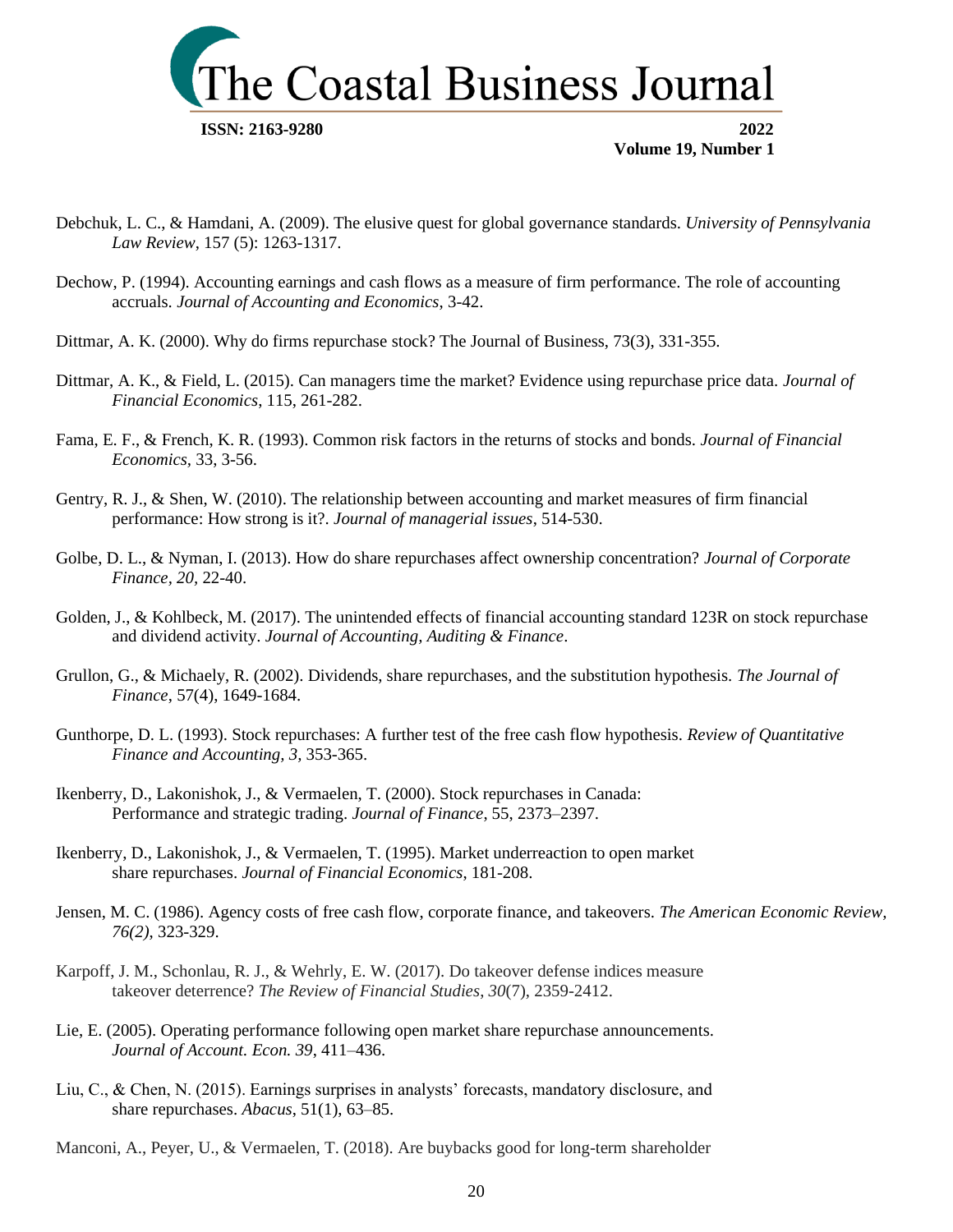

value? Evidence from buybacks around the world. *Journal of Financial and Quantitative Analysis*, 1-74.

- Miller, M., & Modigliani, F. (1961). Dividend policy, growth, and the valuation of shares. *Journal of Business*, 34(4), 411–433.
- Muhammad, I. (2013). Profiting games: The benefits and drawbacks of EBITA. *Financial Management*, 55-56.
- Ofer, A. R., & Thakor, A. V. (1987). A theory of stock price responses to alternative corporate cash disbursement methods: Stock repurchases and dividends. *The Journal of Finance*, 42(2), 365-394.
- Peyer, U., & Vermaelen, T. (2009). The nature and persistence of buyback anomalies. *Review of Financial Studies, 22*, 1693-1745.
- Raghavan, K. R. (2004). The effects of stock repurchases on long-term operating: performance in banking firms: an empirical study*.* The dissertation is available at Cleveland State University Proquest: 3150950, Cleveland, Ohio.
- Richard, P., T. Devinney, G. Yip, and G. Johnson. 2009. Measurement organizational performance: towards methodological best practice. *Journal of Management* 35: 718-804.
- Shackleton, M. B., Sonika, R., & Nicholas, C. F. (2014). The option and decision to repurchase stock. *Financial Management*, 43(4), 833-855.
- Stein, J. C. (1996). Rational capital budgeting in an irrational world (No. w5496). National bureau of economic research.
- Venkatraman, N., and V. Ramanujam. 1986. "Measurement of Business Performance in Strategy Research: A Comparison of Approaches." Academy of Management Review 11: 801-814
- Vermaelen, T. (1981). Common stock repurchases and market signaling: An empirical study. *Journal of Financial Economics,* 9(2), 139-183.
- Vianna, A. C. (2017). Effects of Bush Tax Cut and Obama Tax Increase on corporate payout policy and stock returns. *Journal of Economics and Finance*, (3) 441-462.
- Yongqiang, C., & Peng, Liu, L. (2016). A direct test of the free cash flow hypothesis: Evidence from real estate transactions. *Journal of Real Estate Finance Econ, 52*, 543–558.